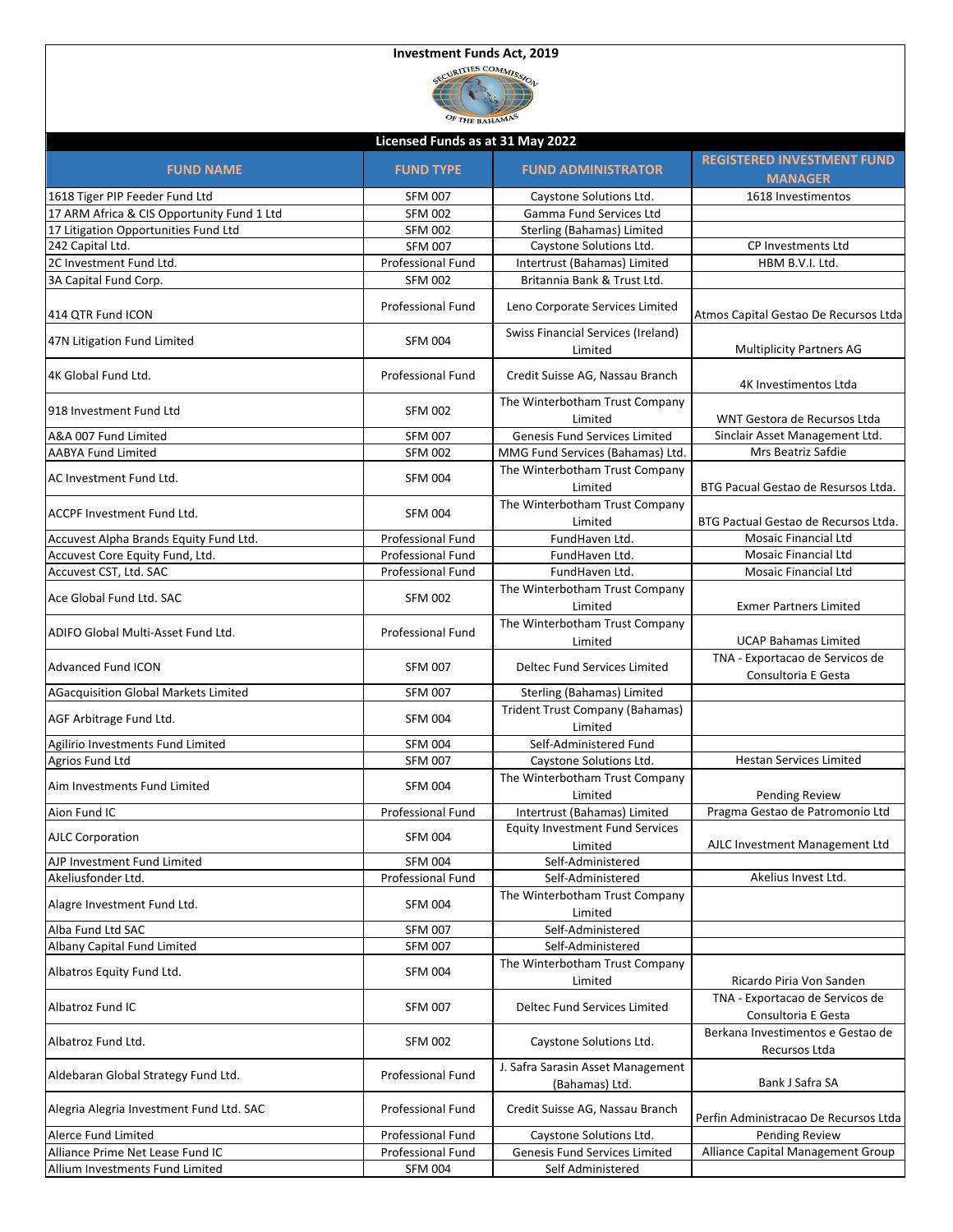| Allux International Fund Ltd. (Formerly BTG Allux       | <b>Professional Fund</b> | The Winterbotham Trust Company            |                                                        |
|---------------------------------------------------------|--------------------------|-------------------------------------------|--------------------------------------------------------|
| International Fund Ltd.)                                |                          | Limited                                   | Perfin Administracao de Recursos Ltda                  |
| Alpha Alternative Fund Ltd.                             | <b>Professional Fund</b> | W & P Fund Services Ltd                   | Alternative Consulting Corporation                     |
| Alpha Energy Fund Ltd.                                  | <b>SFM 007</b>           | The Winterbotham Trust Company            |                                                        |
| Alpha Resources Fund Ltd.                               | <b>SFM 002</b>           | Limited<br>Britannia Bank & Trust Ltd.    | <b>Exmer Partners Limited</b><br>Extiber Ltd.          |
|                                                         |                          | The Winterbotham Trust Company            |                                                        |
| AlphaCapital Fund Ltd.                                  | <b>SFM 007</b>           | Limited                                   |                                                        |
| Alpine Asset Appreciation Fund Limited                  | <b>SFM 004</b>           | The Winterbotham Trust Company            |                                                        |
|                                                         |                          | Limited                                   | Pending Review                                         |
|                                                         | <b>SFM 007</b>           | The Winterbotham Trust Company            |                                                        |
| Amber Fund Limited                                      |                          | Limited                                   |                                                        |
| Amber Global Opportunities Ltd.                         | <b>SFM 002</b>           | Britannia Bank & Trust Ltd.               | Green Cay private Client Ltd.                          |
| America Energy Growth Fund Ltd                          | <b>SFM 007</b>           | The Winterbotham Trust Company<br>Limited |                                                        |
| Americas Growth Fund Ltd.                               | <b>SFM 004</b>           | Sterling (Bahamas) Limited                | Fleetwood Financial, LLC                               |
|                                                         |                          | The Winterbotham Trust Company            |                                                        |
| Anacapri Fund Ltd.                                      | <b>SFM 004</b>           | Limited                                   |                                                        |
| Ananda Venture Fund Ltd                                 | <b>Professional Fund</b> | <b>Equity Investment Fund Services</b>    |                                                        |
|                                                         |                          | Limited<br>The Winterbotham Trust Company | Raja Ampat Management Ltd.                             |
| Andromeda Fund Icon                                     | <b>SFM 002</b>           | Limited                                   |                                                        |
|                                                         | <b>SFM 004</b>           | The Winterbotham Trust Company            |                                                        |
| Anjo Fund Limited                                       |                          | Limited                                   |                                                        |
| Antibes Fund Ltd.                                       | <b>SFM 002</b>           | Britannia Bank & Trust Ltd.               | Extiber Ltd.                                           |
| <b>APC Fund ICON</b>                                    | <b>SFM 007</b>           | Deltec Fund Services Limited              | TNA - Exportacao de Servicos de<br>Consultoria E Gesta |
| Apex Total Return Fund Ltd.                             | <b>SFM 002</b>           | Sterling (Bahamas) Limited                | Pending Review                                         |
|                                                         |                          |                                           |                                                        |
| APQCA Investments Fund ICON                             | <b>SFM 002</b>           | Credit Suisse AG, Nassau Branch           | Pending Review                                         |
| Aqua Turtle Fund IC                                     | <b>Professional Fund</b> | Itau Bank & Trust Bahamas Ltd.            | <b>Application Pending</b>                             |
| Arbalete Fund Inc                                       | <b>SFM 007</b>           | Caystone Solutions Ltd.                   | Pending Review                                         |
|                                                         | <b>SFM 007</b>           | The Winterbotham Trust Company            |                                                        |
| Arc Investments Global Fund Ltd.                        |                          | Limited                                   | Pending Review                                         |
| Arcade Dynamic Event '2' Fund Ltd.                      | <b>SFM 002</b>           | Britannia Bank & Trust Ltd.               | Extiber Ltd.                                           |
| Arcade Dynamic Event Fund Ltd.                          | <b>SFM 002</b>           | Britannia Bank & Trust Ltd.               | Extiber Ltd.<br>Extiber Ltd.                           |
| Arcade Venture Opportunities Fund Limited               | <b>SFM 002</b>           | Britannia Bank & Trust Ltd.               | Arrow G Capital Gestão De Recursos                     |
| Archery Global Fund Ltd SAC                             | <b>Professional Fund</b> | Credit Suisse AG, Nassau Branch           | Ltda                                                   |
| Arcturus Fund Limited                                   | <b>SFM 007</b>           | Caystone Solutions Ltd.                   |                                                        |
| Argau Inc.                                              | <b>SFM 002</b>           | Sterling (Bahamas) Limited                |                                                        |
| Argo Investment Fund Ltd. (formally Tulum RE Fund Ltd.) | <b>SFM 002</b>           | Genesis Fund Services Limited             | Extiber Ltd                                            |
| <b>Ariston Opportunity Fund Limited</b>                 | <b>SFM 007</b>           | Suntera (Bahamas) Limited                 |                                                        |
|                                                         |                          | MUFG Fund Services (Cayman) 2             |                                                        |
| <b>Armory Fund Limited</b>                              | Professional Fund        | Limited                                   | Sao Joao Gestora de Recuroso Ltda.                     |
| Armstrong Investment Fund Inc SAC                       | <b>SFM 007</b>           | MMG Fund Services (Bahamas) Ltd.          |                                                        |
| Arosa International Fund ICON                           | <b>SFM 007</b>           | Intertrust (Bahamas) Limited              | Pending Review                                         |
| Arpex Heritage Off-Risk Limited Partnership             | <b>SFM 002</b>           | Caystone Solutions Ltd.                   | Arpex BHM Management Ltd.                              |
| Arpex Heritage On-Risk Limited Partnership              | <b>SFM 002</b>           | Caystone Solutions Ltd.                   | Arpex BHM Management Ltd.                              |
| Arpex Investment Fund Ltd.                              | <b>SFM 004</b>           | The Winterbotham Trust Company<br>Limited |                                                        |
| Artemis Holding Fund Inc                                | <b>Professional Fund</b> | Itau Bank & Trust Bahamas Ltd.            | Icatu Gestao Patrimonial Ltda                          |
| Artic Farol Fund Limited                                | <b>SFM 007</b>           | Caystone Solutions Ltd.                   | <b>Hestan Services Limited</b>                         |
| Artisans of Value Ltd.                                  | <b>Professional Fund</b> | <b>Genesis Fund Services Limited</b>      | Mindful Wealth Pte Ltd.                                |
| Ashland Investment Fund Ltd                             | <b>SFM 004</b>           | Intertrust (Bahamas) Limited              |                                                        |
| Asia Financial Sector Fund Ltd.                         | <b>SFM 002</b>           | Caystone Solutions Ltd.                   | St. Matthew Capital Ltd                                |
| AT Series Fund Ltd. SAC (formerly Edelweiss Global      | <b>SFM 007</b>           | The Winterbotham Trust Company            |                                                        |
| Allocation Fund Ltd.)                                   |                          | Limited                                   | <b>UCAP Bahamas Limited</b>                            |
| Athalya Dollar Return Fund Ltd.                         | <b>SFM 002</b>           | Britannia Bank & Trust Ltd.               | Extiber Ltd.                                           |
|                                                         |                          |                                           |                                                        |
| Atmos Fund Ltd.                                         | <b>SFM 004</b>           | The Winterbotham Trust Company<br>Limited | Polo Capital Internacional Gestau de<br>Recursos       |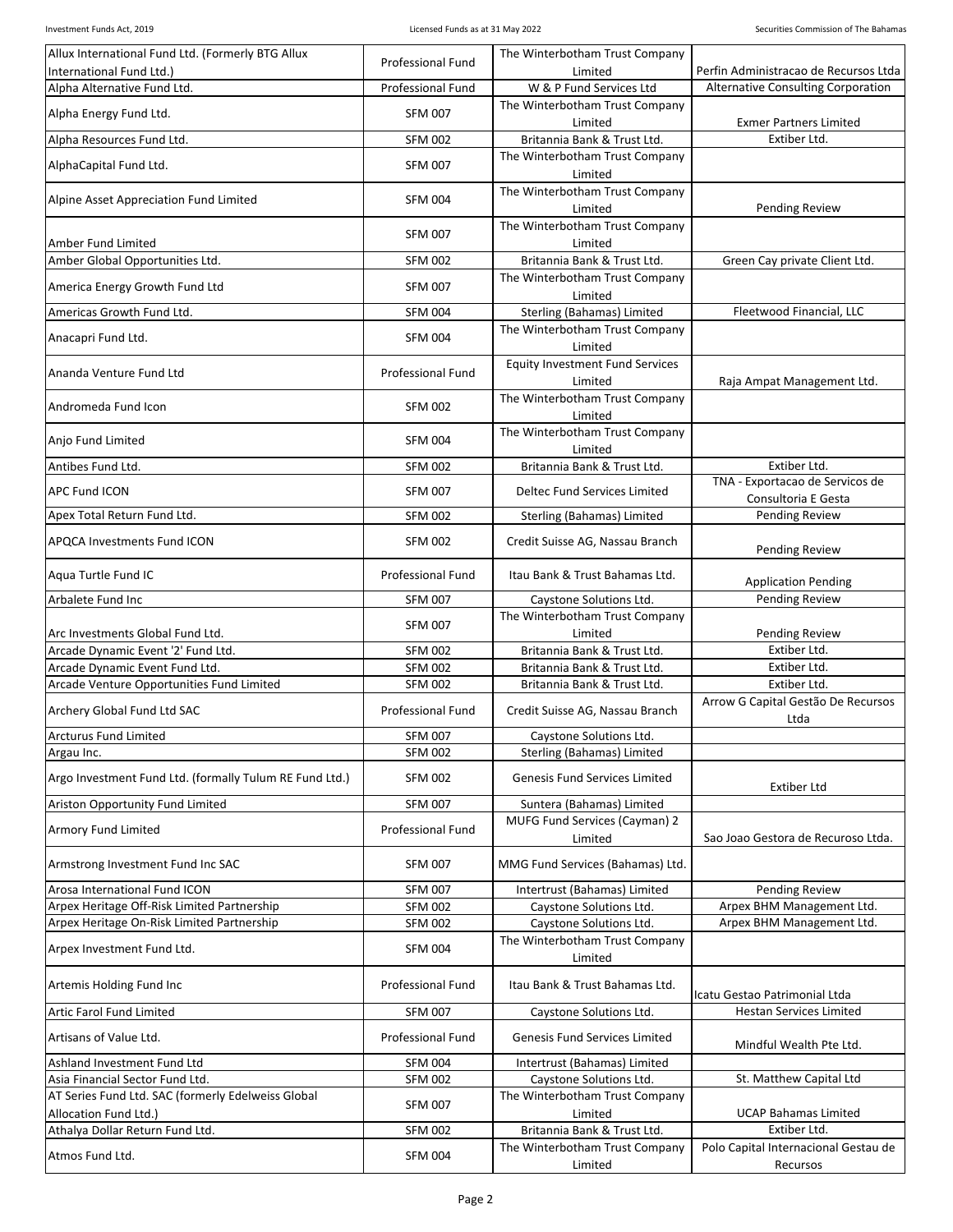| Attractive Investments Fund Ltd.                                   | <b>Professional Fund</b>         | Sterling (Bahamas) Limited                          | <b>Application Pending</b>                                         |
|--------------------------------------------------------------------|----------------------------------|-----------------------------------------------------|--------------------------------------------------------------------|
| Augustus AOI Offshore Fund Ltd. (Formerly Augustus MJK             | <b>Standard Fund</b>             | <b>Genesis Fund Services Limited</b>                |                                                                    |
| Offshore Fund Ltd.)                                                |                                  | The Winterbotham Trust Company                      | <b>Pending Review</b>                                              |
| Avant-Garde All Weather Growth Fund Ltd                            | <b>SFM 002</b>                   | Limited                                             |                                                                    |
|                                                                    | <b>SFM 007</b>                   | The Winterbotham Trust Company                      |                                                                    |
| AWI ALPHA I FUND LTD.                                              |                                  | Limited                                             | <b>UCAP Bahamas Limited</b>                                        |
| <b>B3r Global Fund IC</b>                                          | <b>Professional Fund</b>         | Itau Bank & Trust Bahamas Ltd.                      |                                                                    |
| BAF Investment Funds Ltd. (formerly: British American              | <b>Standard Fund</b>             | <b>BAF Investment Advisors Ltd</b>                  | Calderwood Management Ltd.<br><b>Pending Review</b>                |
| Bahamas Investment Fund Ltd                                        | <b>Standard Fund</b>             | CFAL                                                | <b>Colina Financial Advisors Limited</b>                           |
| Bainbridge Fund Ltd                                                | <b>SFM 002</b>                   | Caystone Solutions Ltd.                             |                                                                    |
| Baleia Fund Ltd                                                    |                                  | <b>Equity Investment Fund Services</b>              |                                                                    |
|                                                                    | <b>SFM 005</b>                   | Limited<br>The Winterbotham Trust Company           | Equity Bank & Trust Limited                                        |
| <b>BB Global Fund Ltd</b>                                          | <b>SFM 007</b>                   | Limited                                             | <b>UCAP Bahamas Limited</b>                                        |
| <b>BCC Investment Fund Ltd.</b>                                    | <b>SFM 004</b>                   | The Winterbotham Trust Company                      |                                                                    |
|                                                                    |                                  | Limited                                             |                                                                    |
| Begonia International Fund Ltd.                                    | <b>SFM 004</b>                   | The Winterbotham Trust Company<br>Limited           | BTG Pactual Gestao de Recursos Ltda.                               |
| <b>Belerofonte Fund Ltd</b>                                        | <b>SFM 004</b>                   | The Winterbotham Trust Company                      |                                                                    |
|                                                                    |                                  | Limited                                             |                                                                    |
| <b>Bellevue Fund Limited</b><br><b>Bemacal Investments Fund IC</b> | <b>SFM 007</b><br><b>SFM 007</b> | Self Administered                                   | Allan Libman                                                       |
|                                                                    |                                  | Credit Suisse AG, Nassau Branch                     |                                                                    |
| Best Opportunity Fund Ltd.                                         | <b>SFM 002</b>                   | Sterling (Bahamas) Limited                          | Best Opportunity Management Ltd.                                   |
| <b>Black ConchFund Ltd</b>                                         | <b>SFM 004</b>                   | The Winterbotham Trust Company                      |                                                                    |
|                                                                    |                                  | Limited                                             | <b>UCAP Bahamas Limited</b>                                        |
| Blackwood Fund Inc.                                                | <b>SFM 002</b>                   | The Private Trust Corporation<br>Limited            | Buildmore Investments Ltd.                                         |
| <b>Blue Alps Fund Limited</b>                                      | <b>Professional Fund</b>         | <b>Equity Investment Fund Services</b>              |                                                                    |
|                                                                    |                                  | Limited                                             | Par Capital SA                                                     |
| Blue International Fund Ltd.                                       | <b>SFM 007</b>                   | Self-Administered                                   | Blue Wealth Management Ltd.<br>Credit Suisse Hedging Griffo Wealth |
| <b>Blue Pine Fund Limited</b>                                      | <b>Professional Fund</b>         | Credit Suisse AG, Nassau Branch                     | Management SA                                                      |
| Blue Sky Fund Ltd.                                                 | <b>SFM 002</b>                   | Caystone Solutions Ltd.                             | Berkana Investimentos e Gestao De                                  |
|                                                                    |                                  |                                                     | Recursos Ltda                                                      |
| Blue Sky Multi-Strategy Fund                                       | <b>Professional Fund</b>         | J. Safra Sarasin Asset Management<br>(Bahamas) Ltd. | J Safra Sarasin Asset Management<br>(Bahamas) Ltd.                 |
| <b>Blue Sphere Fund Limited</b>                                    | <b>Professional Fund</b>         | Gamma Fund Services Ltd                             | FC Capital Investments Ltd                                         |
| Bluemar Azul Offshore Fund (Bahamas) Ltd.                          | <b>Professional Fund</b>         | Genesis Fund Services Limited                       |                                                                    |
|                                                                    |                                  |                                                     | <b>BlueMar Capital Management LLC</b>                              |
| Bluemar Offshore Fund (Bahamas), Ltd.                              | <b>Professional Fund</b>         | <b>Genesis Fund Services Limited</b>                | <b>BlueMar Capital Management LLC</b>                              |
| <b>Boston Capital FundLimited</b>                                  | <b>SFM 007</b>                   | Self-Administered                                   |                                                                    |
| <b>BREEC Fund Ltd.</b>                                             | <b>SFM 002</b>                   | Sterling (Bahamas) Limited                          | VBI Real Estate Gestao De Carteiras                                |
| Britannia Euro HRI Fund Ltd.                                       | <b>SFM 002</b>                   | Green Cay Advisory Ltd.                             | Ltda.<br>Jefferson Capital Limited                                 |
| Britannia Multi-Asset Fund Ltd                                     | <b>Professional Fund</b>         | Green Cay Advisory Ltd.                             | Pending Review                                                     |
| Britannia USD HRI Fund Ltd.                                        | <b>SFM 002</b>                   | Green Cay Advisory Ltd.                             | Jefferson Capital Limited                                          |
| Brookline Investment Fund Ltd                                      | <b>SFM 004</b>                   | Intertrust (Bahamas) Limited                        |                                                                    |
| BS Palladium Ltd.                                                  | <b>SFM 002</b>                   | Genesis Fund Services Limited                       |                                                                    |
|                                                                    |                                  | The Winterbotham Trust Company                      | <b>Pending Review</b>                                              |
| BTG Pactual Fund Ltd. SAC                                          | <b>Professional Fund</b>         | Limited                                             | <b>Pending Review</b>                                              |
| <b>Butterfly Fund Limited</b>                                      | <b>SFM 002</b>                   | Caystone Solutions Ltd.                             |                                                                    |
| Butterfly Real Estate Fund Ltd.                                    | <b>SFM 004</b>                   | Self-Administered                                   | Platinum Paramount Investment Ltd.                                 |
|                                                                    |                                  | The Winterbotham Trust Company                      |                                                                    |
| C6 Fund Ltd                                                        | <b>SFM 001</b>                   | Limited                                             |                                                                    |
| Cabano Fund Icon                                                   | <b>SFM 007</b>                   | Deltec Fund Services Limited                        | TNA - Exportacao de Servicos de                                    |
| Cabo Frio Fund ICON                                                | <b>SFM 007</b>                   | Deltec Fund Services Limited                        | Consultoria E Gesta<br><b>Application Pending</b>                  |
|                                                                    |                                  | J. Safra Sarasin Asset Management                   | <b>Globalinvest Asset Management</b>                               |
| Caerus Global Strategy Fund Limited                                | <b>Professional Fund</b>         | (Bahamas) Ltd.                                      | Limited                                                            |
| Caladena Corporation Limited                                       | <b>SFM 007</b>                   | Caystone Solutions Ltd.                             | Platinum Paramount Investment Ltd                                  |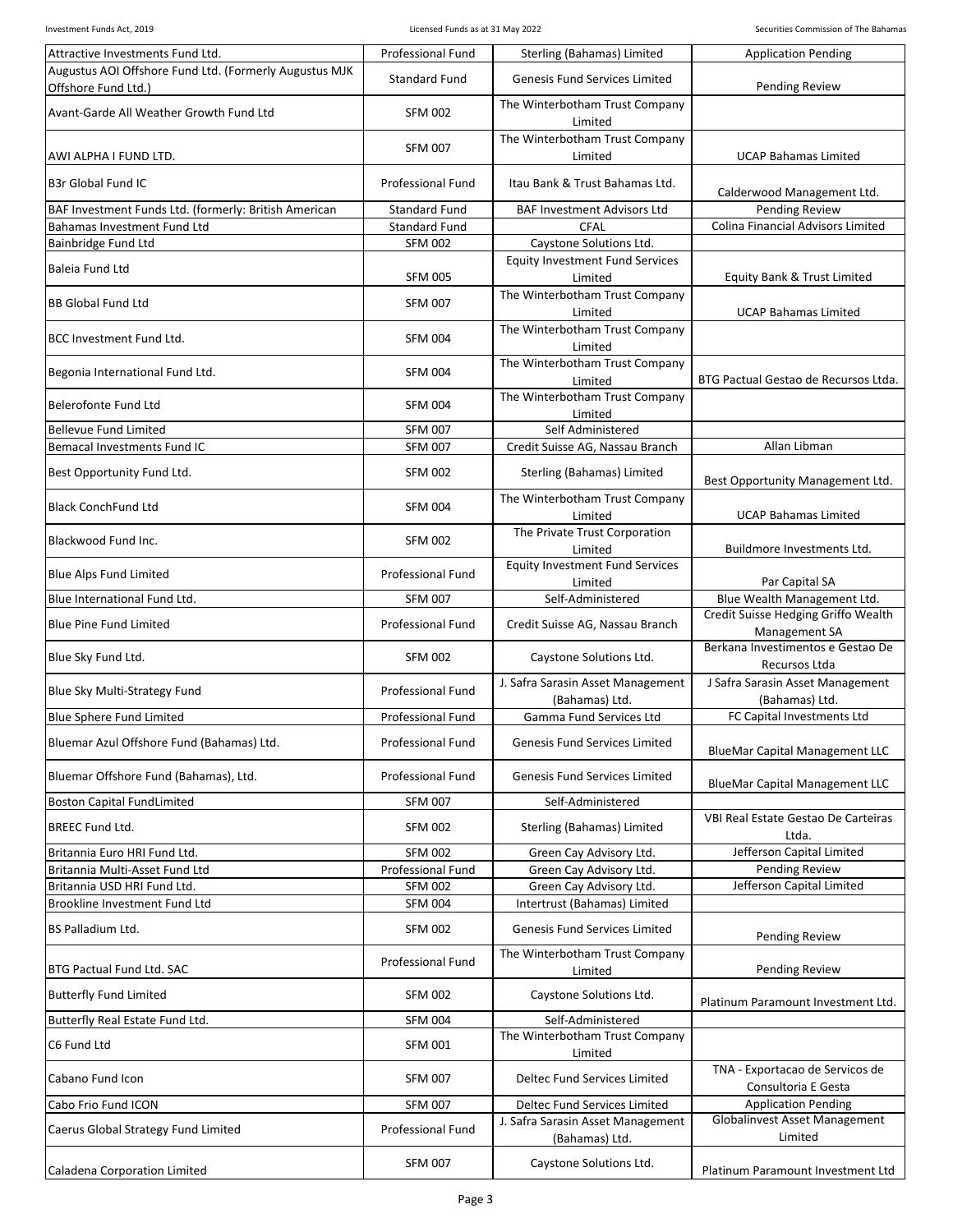| Camburi Global Fund Ltd                                                                               | <b>SFM 004</b>           | The Winterbotham Trust Company<br>Limited              |                                                                         |
|-------------------------------------------------------------------------------------------------------|--------------------------|--------------------------------------------------------|-------------------------------------------------------------------------|
| Capitalgate Fund Ltd. SAC (formerly Panamericana Fund<br>Limited SAC)                                 | <b>Professional Fund</b> | Gamma Fund Services Ltd                                | FC Capital Investments Ltd                                              |
| Capital Institutional Cash Fund Ltd                                                                   | <b>SFM 007</b>           | The Winterbotham Trust Company<br>Limited              |                                                                         |
| Capital Lending USD Fund Ltd                                                                          | <b>SFM 007</b>           | The Winterbotham Trust Company<br>Limited              |                                                                         |
| Capitor Digital Disruption Fund Ltd. SAC                                                              | <b>SFM 002</b>           | Sterling (Bahamas) Limited                             |                                                                         |
| Capivara Fund IC                                                                                      | <b>SFM 007</b>           | Deltec Fund Services Limited                           | Barhum Consultoria Empresarial Ltda.                                    |
| Capricorn Opportunities Fund Ltd.                                                                     | <b>SFM 005</b>           | The Winterbotham Trust Company<br>Limited              | Golden Fund Management Limited                                          |
| Capsur Technology Fund I Ltd (SAC)                                                                    | <b>Professional Fund</b> | Genesis Fund Services Limited                          | <b>Application Pending</b>                                              |
| Caravel CAD Fund Ltd.                                                                                 | <b>Professional Fund</b> | Sterling (Bahamas) Limited                             | Caravel Capital Investments Inc.                                        |
| Caravel NT Fund Ltd.                                                                                  | <b>SFM 002</b>           | Sterling (Bahamas) Limited                             |                                                                         |
| Carrion Special Fund Ltd                                                                              | <b>SFM 007</b>           | The Winterbotham Trust Company<br>Limited              |                                                                         |
| <b>CDCM Fund Limited</b>                                                                              | <b>SFM 007</b>           | Caystone Solutions Ltd.                                | Investment One Partners Gestao de<br>Recursos Ltda                      |
| CDK Net Fund IC                                                                                       | <b>SFM 007</b>           | The Winterbotham Trust Company<br>Limited              | WE Capital Investimentos Ltda.                                          |
| Cedar Bay Investments Limited                                                                         | <b>SFM 002</b>           | Caystone Solutions Ltd.                                | St. Matthew Capital Ltd                                                 |
| Ceneselli Fund Ltd.                                                                                   | <b>SFM 007</b>           | Caystone Solutions Ltd.                                | Calderwood Management Ltd.                                              |
| Cerberus Institutional Overseas III, Ltd.                                                             | <b>Professional Fund</b> | Intertrust (Bahamas) Limited                           | <b>Application Pending</b>                                              |
| Cerberus Institutional Overseas IV, Ltd.                                                              | <b>Professional Fund</b> | Intertrust (Bahamas) Limited                           | Cerberus Institutional Management II,<br>LLC                            |
| Cerberus International, Ltd.                                                                          | <b>Professional Fund</b> | Intertrust (Bahamas) Limited                           | Partridge Hill Overseas Management<br><b>LLC</b>                        |
| Cerejeira Fund Ltd.                                                                                   | <b>SFM 004</b>           | The Winterbotham Trust Company<br>Limited              | UBS Consenso Investimentos Ltda                                         |
| Ceres Fund Ltd.                                                                                       | <b>Standard Fund</b>     | Self-Administered                                      | Pending Review                                                          |
| CF Opportunity Fund Ltd.                                                                              | <b>SFM 002</b>           | Sterling (Bahamas) Limited                             | CF Asset Management                                                     |
| CFAL Balanced Fund (formerly CFAL MSI Preferred                                                       | <b>Standard Fund</b>     | <b>CFAL</b>                                            | Colina Financial Advisors Limited                                       |
| CFAL Global Bond Fund, Ltd.                                                                           | <b>Standard Fund</b>     | <b>CFAL</b>                                            | Colina Financial Advisors Limited                                       |
| CFAL Global Equity Fund, Ltd.                                                                         | <b>Standard Fund</b>     | <b>CFAL</b>                                            | Colina Financial Advisors Limited                                       |
| CFAL Money Market Investment Fund, Ltd.                                                               | <b>Standard Fund</b>     | <b>CFAL</b>                                            | Colina Financial Advisors Limited                                       |
| CFAL Target Rate Fund Ltd.                                                                            | <b>Standard Fund</b>     | CFAL                                                   | Colina Financial Advisors Limited                                       |
| CFDC Investment Fund Ltd.                                                                             | <b>SFM 007</b>           | UBS Trustees (Bahamas) Ltd.                            | <b>Pending Review</b>                                                   |
| CG Investment Fund Ltd.                                                                               | <b>SFM 004</b>           | The Winterbotham Trust Company<br>Limited              | BTG Pactual Gestao de Recursos Ltda.                                    |
| Chiron Partners Fund Ltd                                                                              | <b>SFM 002</b>           | The Winterbotham Trust Company<br>Limited              |                                                                         |
| CHL Investment Fund Ltd.                                                                              | <b>SFM 002</b>           | Caystone Solutions Ltd.                                | Platinum Paramount Investments Ltd.                                     |
| Cisplatina Fund IC                                                                                    | <b>Professional Fund</b> | Deltec Fund Services Limited                           | Deltec Securities Ltd.                                                  |
| <b>CLBB Investments Holdings Fund Ltd</b>                                                             | <b>Professional Fund</b> | Credit Suisse AG, Nassau Branch                        | <b>BVC Services Ltd.</b>                                                |
| Clearvision Investment Fund Limited                                                                   | <b>SFM 002</b>           | Britannia Bank & Trust Ltd.                            |                                                                         |
| CLG GO Fund Ltd. (formerly Criteria Latin America Equity<br>Absolute Return Fund Ltd.)                | <b>Standard Fund</b>     | Amicorp Fund Services N.V.                             | Compania Latinoamericana de Gestion<br>Uruguay S.A.                     |
| Clifford Square Global Strategy Fund Ltd.                                                             | <b>SFM 007</b>           | J. Safra Sarasin Asset Management                      | J Safra Sarasin Asset Management                                        |
| Clifton Fund Ltd                                                                                      | <b>SFM 007</b>           | Global Service Solutions Ltd.                          |                                                                         |
| Cocktail Fund Ltd.                                                                                    | <b>SFM 004</b>           | Global Service Solutions Ltd.                          | Francois de Cossette                                                    |
| <b>Collier Fund Limited</b>                                                                           | <b>SFM 004</b>           | Intertrust (Bahamas) Limited                           | Ricardo Villela Marino                                                  |
| Colombier Investment Fund Ltd.                                                                        | <b>SFM 004</b>           | The Winterbotham Trust Company<br>Limited              |                                                                         |
| Colonia Investment Fund Ltd.                                                                          | <b>SFM 004</b>           | The Winterbotham Trust Company<br>Limited              |                                                                         |
| Contego Global Equity Fund Ltd.                                                                       | Professional Fund        | J. Safra Sarasin Asset Management                      | J Safra Sarasin Asset Management                                        |
| Coralisle Bahamas Fund                                                                                | <b>SFM 002</b>           | <b>Coralisle Pension Services</b><br>(Bahamas) Limited | Coralisle Pension Services (Bahamas)<br>Ltd.                            |
| Courchevel Investment Fund Limited                                                                    | <b>Professional Fund</b> | Credit Suisse AG, Nassau Branch                        | <b>Application Pending</b>                                              |
| Credit Suisse Brazil Arbitrage Fund Limited (fmly. Credit<br>Suisse Equity Hedge Brazil Fund Limited) | <b>Professional Fund</b> | Credit Suisse AG, Nassau Branch                        | Credit Suisse (Brasil) Corretora de<br>Titulos e Valores Mobiliarios SA |
| Crystal Dome Fund Ltd                                                                                 | <b>SFM 007</b>           | The Winterbotham Trust Company<br>Limited              | <b>Application Pending</b>                                              |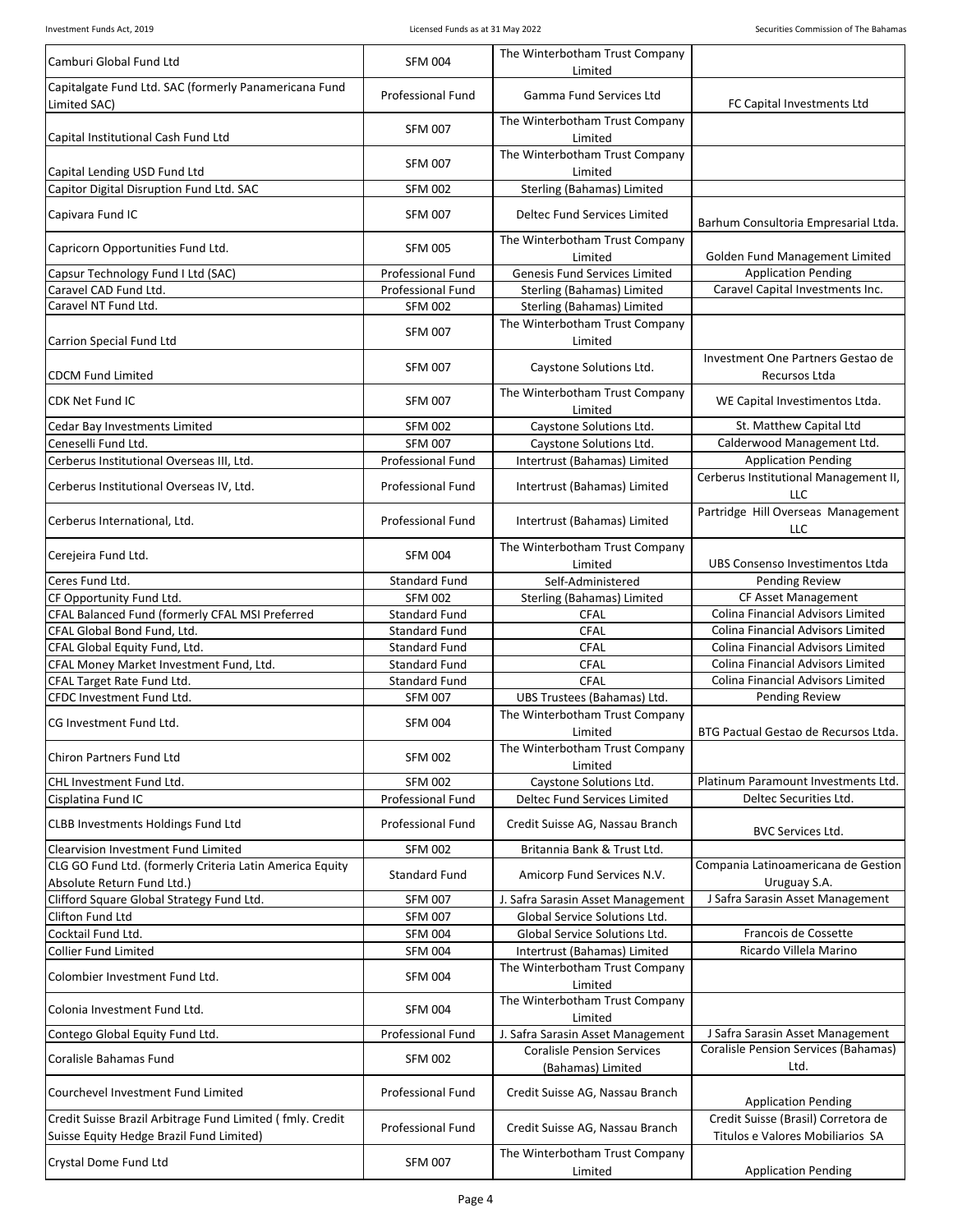| CSHG Global Portfolio Fund Limited SAC                                  | <b>Professional Fund</b> | Credit Suisse AG, Nassau Branch                     | Credit Suisse Hedging Griffo Wealth<br>Management SA   |
|-------------------------------------------------------------------------|--------------------------|-----------------------------------------------------|--------------------------------------------------------|
| <b>CSHG InfraCo Fund Limited</b>                                        | <b>SFM 002</b>           | Credit Suisse AG, Nassau Branch                     | Credit Suisse Hedging Griffo Wealth<br>Management SA   |
| CSHG Monashees Venture Capital Fund Limited                             | <b>SFM 002</b>           | Credit Suisse AG, Nassau Branch                     | Credit Suisse Hedging Griffo Wealth<br>Management SA   |
| CSHG Opportunities Fund Limited SAC (formerly CSHG                      | Professional Fund        | Credit Suisse AG, Nassau Branch                     | Credit Suisse Hedging Griffo Wealth                    |
| Equities Fund Limited SAC)<br>CSHG Structured Products Fund Limited SAC | Professional Fund        | Apex Fund Services Limited                          | Management SA<br><b>Pending Review</b>                 |
|                                                                         |                          |                                                     | Credit Suisse Hedging Griffo Wealth                    |
| CSHG Tactical Opportunities Mav Growth Fund Ltd                         | <b>Professional Fund</b> | Catalyst Fund Administration Ltd.                   | Management SA                                          |
| Cumberland Private Equity Fund Ltd.                                     | <b>SFM 002</b>           | Britannia Bank & Trust Ltd.                         | <b>Pending Review</b>                                  |
| CWM Global Fund Ltd.                                                    | <b>SFM 004</b>           | The Winterbotham Trust Company<br>Limited           | JBARR Investments LLC (CWM Global)                     |
| <b>Cygnus Fund Icon</b>                                                 | <b>SFM 007</b>           | Deltec Fund Services Limited                        | TNA - Exportacao de Servicos de<br>Consultoria E Gesta |
| DC Investment Fund Ltd                                                  | <b>SFM 002</b>           | Sterling (Bahamas) Limited                          |                                                        |
| DC Lumos Investment Fund Ltd                                            | <b>SFM 002</b>           | Sterling (Bahamas) Limited                          |                                                        |
| Deepblue Investment Fund Ltd.                                           | <b>SFM 004</b>           | <b>Genesis Fund Services Limited</b>                | Pending Review                                         |
| Delchain Absolute Return Fund Ltd                                       | <b>SFM 002</b>           | Deltec Fund Services Limited                        | Delchain Limited                                       |
| Delmonte Fund Limited SAC                                               | Professional Fund        | Credit Suisse AG, Nassau Branch                     | Credit Suisse Hedging Griffo Wealth<br>Management SA   |
| Delos Strategy Fund Ltd.                                                | <b>SFM 002</b>           | Sterling (Bahamas) Limited                          | <b>Pending Review</b>                                  |
| Delta Opportunities Fund Ltd.                                           | <b>SFM 002</b>           | Genesis Fund Services Limited                       | <b>Extiber Ltd</b>                                     |
| Deltec Long Distance Equity Fund, Ltd.                                  | Professional Fund        | Deltec Fund Services Limited                        | Deltec Bank & Trust Ltd                                |
| Deltec Select Fund Limited                                              | Professional Fund        | Deltec Fund Services Limited                        | Deltec Bank & Trust Ltd.                               |
| Demi Fund Limited                                                       | <b>SFM 004</b>           | Intertrust (Bahamas) Limited                        | New Haven Investment Management<br>Ltd. Inc            |
| Discovery Fund Limited SAC                                              | <b>SFM 002</b>           | Caystone Solutions Ltd.                             | Turim 21 Investimentos Ltda                            |
| Disruption Fund ICON                                                    | <b>SFM 007</b>           | Deltec Fund Services Limited                        | TNA - Exportacao de Servicos de<br>Consultoria E Gesta |
| Diversified Strategies Fund Ltd. SAC                                    | Professional Fund        | J. Safra Sarasin Asset Management<br>(Bahamas) Ltd. | J Safra Sarasin Asset Management<br>(Bahamas) Ltd.     |
| DJINDA FUND LTD.                                                        | <b>SFM 004</b>           | The Winterbotham Trust Company<br>Limited           | <b>UCAP Bahamas Limited</b>                            |
| Dolfin Investment Fund Ltd.                                             | <b>SFM 004</b>           | The Winterbotham Trust Company<br>Limited           | Andre Buchheim                                         |
| Dolomitas Fund IC                                                       | <b>Professional Fund</b> | <b>Deltec Fund Services Limited</b>                 | Tera Investimentos Ltda.                               |
| Dorchester Fund Ltd                                                     | <b>SFM 002</b>           | The Winterbotham Trust Company<br>Limited           |                                                        |
| Drake Holdings Limited                                                  | <b>SFM 007</b>           | Caystone Solutions Ltd.                             | Platinum Paramount Investment Ltd                      |
| Drawbridge Fund Ltd.                                                    | <b>SFM 002</b>           | The Private Trust Corporation<br>Limited            | <b>Pending Review</b>                                  |
| Dunamis Trading (Bahamas) Ltd.                                          | <b>Professional Fund</b> | Sudrania Fund Services Corp*                        | Dunamis Trading Gestau de Recursos                     |
| Dunlay Fund ICON                                                        | <b>SFM 007</b>           | Deltec Fund Services Limited                        | TNA - Exportacao de Servicos de<br>Consultoria E Gesta |
| EAE - International Irmaos Fund Icon                                    | <b>SFM 007</b>           | Genesis Fund Services Limited                       |                                                        |
| Eagle Investment Fund Limited                                           | <b>Professional Fund</b> | Credit Suisse AG, Nassau Branch                     | Unity Capital Gestora de Investimentos<br>Ltda         |
| Eaglestar Fund Ltd. SAC                                                 | <b>SFM 002</b>           | Sterling (Bahamas) Limited                          | London Partners Capital Managment<br>LLP               |
| <b>ECG South Beach I Icon</b>                                           | Professional Fund        | Leno Corporate Services Limited                     | Leno Asset Management Ltd.                             |
| Echo Icon Fund                                                          | <b>SFM 007</b>           | Genesis Fund Services Limited                       | <b>Pending Review</b>                                  |
| Ecostone Fund Ltd                                                       | <b>SFM 002</b>           | <b>Equity Investment Fund Services</b><br>Limited   | Extiber Ltd.                                           |
| <b>EDJ Limited</b>                                                      | Professional Fund        | <b>Elco Securities Limited</b>                      | <b>Application Pending</b>                             |
| <b>Egmont Fund Limited</b>                                              | <b>SFM 004</b>           | Deltec Fund Services Limited                        |                                                        |
| Emc2 Fund Ltd.                                                          | <b>SFM 007</b>           | Self Administered                                   |                                                        |
| Emerald Global Fund Ltd.                                                | <b>SFM 004</b>           | The Winterbotham Trust Company<br>Limited           |                                                        |
| Emerging Energy Services Fund Ltd.                                      | <b>SFM 002</b>           | The Winterbotham Trust Company<br>Limited           |                                                        |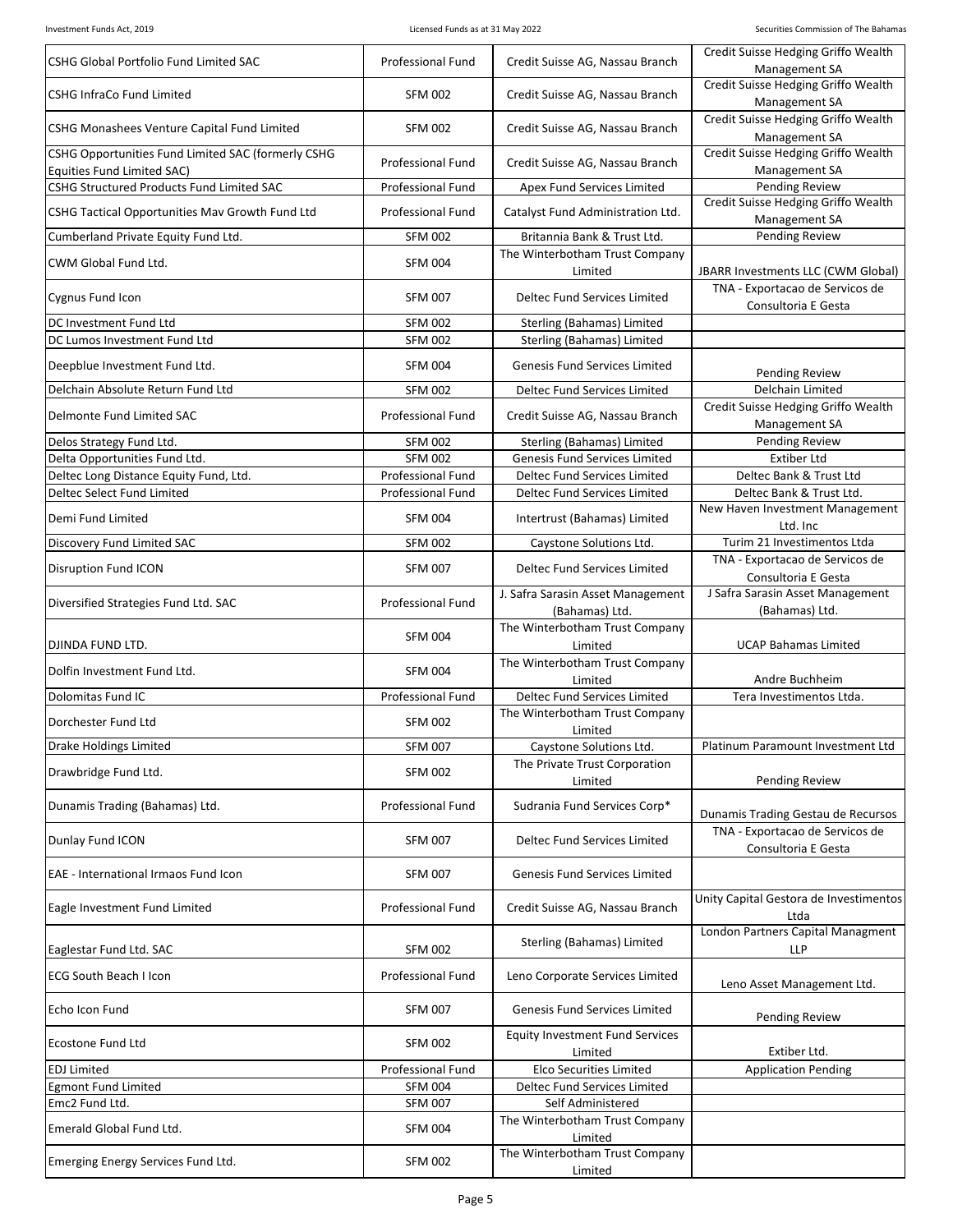| Emerging Income Fund Delaware LP                     | <b>Professional Fund</b> | <b>Genesis Fund Services Limited</b>                   | <b>GEM Global Equities Management SA</b>            |
|------------------------------------------------------|--------------------------|--------------------------------------------------------|-----------------------------------------------------|
| Emerging Income Fund Ltd.                            | <b>Professional Fund</b> | <b>Genesis Fund Services Limited</b>                   | <b>GEM Global Equities Management SA</b>            |
| Emerging Income Fund Master Account L.P.             | <b>Professional Fund</b> | <b>Genesis Fund Services Limited</b>                   | <b>GEM Global Equities Management SA</b>            |
| Emerging Value Opportunites (Bahamas) Fund Ltd.      | <b>Professional Fund</b> | <b>Genesis Fund Services Limited</b>                   | <b>GEM Global Equities Management SA</b>            |
| Emerging Value Opportunites Fund Master Account L.P. | <b>Professional Fund</b> | <b>Genesis Fund Services Limited</b>                   | <b>GEM Global Equities Management SA</b>            |
| Emerging Value Opportunity Fund Delaware LP          | <b>Professional Fund</b> | <b>Genesis Fund Services Limited</b>                   | <b>GEM Global Equities Management SA</b>            |
| Endurance Venture Capital Fund Ltd. (SAC)            | <b>SFM 002</b>           | <b>Genesis Fund Services Limited</b>                   | <b>Extiber Ltd</b>                                  |
| Energy Focus Fund Ltd. (SAC)                         | <b>SFM 007</b>           | <b>Genesis Fund Services Limited</b>                   | <b>Blue Line Advisors Ltd</b>                       |
| Enhanced High Yield Fixed Income Fund Ltd.           | <b>Professional Fund</b> | <b>Equity Investment Fund Services</b><br>Limited      | <b>Pending Review</b>                               |
| Enterprise Fund Ltd.                                 | <b>Standard Fund</b>     | Citco Fund Administration (Cayman<br>Islands) Limited* | Advantage Management Ltd.                           |
| Envision Special Fund Ltd.                           | <b>SFM 007</b>           | The Winterbotham Trust Company<br>Limited              | <b>Pending Review</b>                               |
| Estrategic Allocation Investment Fund Ltd.           | <b>SFM 007</b>           | The Winterbotham Trust Company<br>Limited              | <b>Pending Review</b>                               |
| Evergreen Fund Limited                               | <b>SFM 004</b>           | The Winterbotham Trust Company<br>Limited              |                                                     |
| Evolution Investment Fund Ltd.                       | <b>SFM 004</b>           | The Winterbotham Trust Company<br>Limited              |                                                     |
| Exeter Total Return Fund Limited                     | <b>SFM 007</b>           | Credit Suisse AG, Nassau Branch                        | <b>FitPart Fund Administration Services</b><br>Ltd. |
| <b>EZ Fund ICON</b>                                  | Professional Fund        | <b>Equity Investment Fund Services</b><br>Limited      | EZX Investmentos Ltda.                              |
| FAEX Fund Ltd                                        | <b>SFM 002</b>           | The Winterbotham Trust Company<br>Limited              |                                                     |
| Falcon Investment Fund Ltd.                          | <b>SFM 004</b>           | The Winterbotham Trust Company<br>Limited              | BTG Pactual Gestao de Recursos Ltda.                |
| Fama Brazil Fund Ltd                                 | <b>Professional Fund</b> | Credit Suisse AG, Nassau Branch                        | Fama Investimentos Ltda                             |
| Famiglia Fund IC                                     | <b>Professional Fund</b> | Itau Bank & Trust Bahamas Ltd.                         | <b>Application Pending</b>                          |
| Farm Project Food Fund Limited                       | <b>SFM 002</b>           | The Private Trust Corporation<br>Limited               | Pending Review                                      |
| Felix Fund Ltd SAC                                   | <b>SFM 007</b>           | Sterling (Bahamas) Limited                             |                                                     |
| Fincredit Fund Ltd                                   | <b>SFM 002</b>           | The Winterbotham Trust Company<br>Limited              |                                                     |
| Fincredit USA Consignado Fund Ltd.                   | <b>SFM 002</b>           | The Winterbotham Trust Company<br>Limited              | Pending Review                                      |
| First Oil and Energy Fund Limited                    | <b>SFM 002</b>           | The Private Trust Corporation<br>Limited               | Buildmore Investments Ltd.                          |
| <b>Fitpart Capital Opportunities Fund</b>            | <b>SFM 007</b>           | <b>Fitpart Fund Administration Services</b><br>Ltd.    | <b>Fitpart Fund Administration Services</b><br>Ltd  |
| Fitpart Diversified Strategies Professional Fund LDC | <b>Professional Fund</b> | Credit Suisse AG, Nassau Branch                        | <b>FitPart Fund Administration Services</b><br>Ltd. |
| Fitpart Dynamic Allocation Professional Fund         | Professional Fund        | <b>Fitpart Fund Administration Services</b><br>Ltd.    | <b>Fitpart Fund Administration Services</b><br>Ltd  |
| Fitpart High Yield IC Fund                           | <b>SFM 007</b>           | <b>Fitpart Fund Administration Services</b><br>Ltd.    | <b>Fitpart Fund Administration Services</b><br>Ltd  |
| <b>Fitpart Next Generation IC Fund</b>               | <b>SFM 007</b>           | <b>Fitpart Fund Administration Services</b><br>Ltd.    | <b>Fitpart Fund Administration Services</b><br>Ltd  |
| Fitpart Portfolio Series IC Fund                     | <b>SFM 002</b>           | <b>Fitpart Fund Administration Services</b><br>Ltd.    | <b>Fitpart Fund Administration Services</b><br>Ltd  |
| Fitpart Premium IC Fund                              | <b>SFM 007</b>           | <b>Fitpart Fund Administration Services</b><br>Ltd.    | <b>Fitpart Fund Administration Services</b><br>Ltd  |
| Fitpart Real Value IC Fund                           | <b>SFM 007</b>           | <b>Fitpart Fund Administration Services</b><br>Ltd.    | <b>Fitpart Fund Administration Services</b><br>Ltd  |
| Five Star Global Market Fund Ltd.                    | <b>SFM 004</b>           | The Winterbotham Trust Company<br>Limited              |                                                     |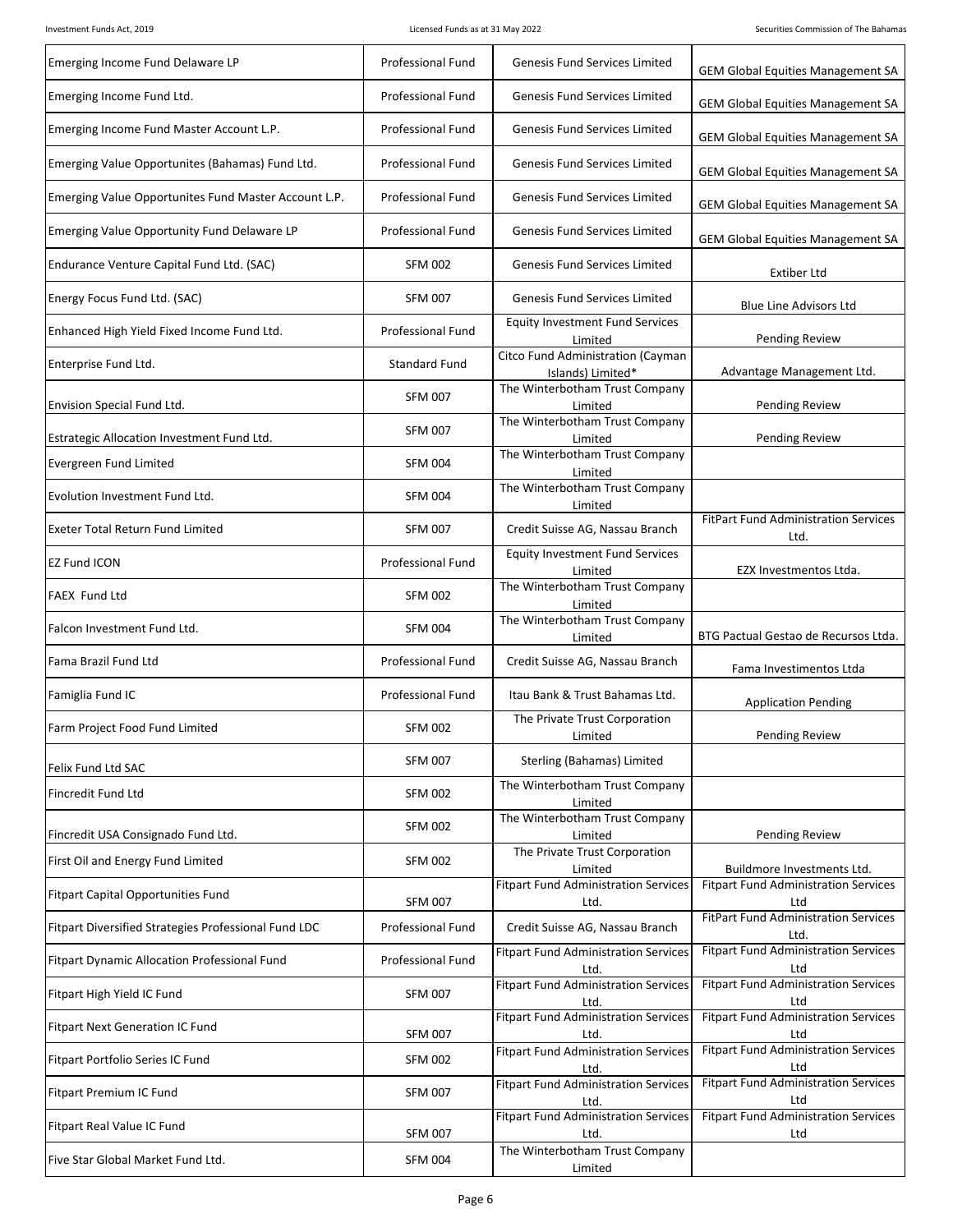| Flangel Fund Ltd. (formerley GTL Fund Ltd.) formerly<br>Jefferson Resources Fund Ltd. | <b>SFM 002</b>           | Genesis Fund Services Limited                                   | Jefferson Capital Limited                            |
|---------------------------------------------------------------------------------------|--------------------------|-----------------------------------------------------------------|------------------------------------------------------|
| Flow Global Holding Fund Ltd                                                          | <b>SFM 004</b>           | The Winterbotham Trust Company<br>Limited                       |                                                      |
| Fondo Mutuo BTG Pactual Renta Internacional Bahamas<br>Fund LTD SAC                   | <b>Professional Fund</b> | MMG Fund Services (Bahamas) Ltd.                                | BTG Pactual WM Gestao de Recursos<br>Ltda.           |
| Forest Square Fund                                                                    | <b>Professional Fund</b> | FirstCaribbean International Trust<br>Company (Bahamas) Limited | MFS Institutional Advisors, Inc.                     |
| Fork Lane Fund Inc                                                                    | <b>SFM 007</b>           | <b>Fitpart Fund Administration Services</b><br>Ltd.             | <b>Fitpart Fund Administration Services</b><br>Ltd.  |
| Fortified Investments II Ltd.                                                         | <b>SFM 007</b>           | Deltec Fund Services Limited                                    | Deltec Bank & Trust Ltd.                             |
| Fortune International Fund Limited, SAC                                               | <b>Professional Fund</b> | <b>Dominion Management Services</b><br>Limited                  | FC Capital Investments Ltd                           |
| Fox Growth Fund, Inc.                                                                 | <b>Standard Fund</b>     | Citco Fund Administration (Cayman<br>Islands) Limited*          | Fox Investimentos Ltda                               |
| Fractal Asset Global Opportunities Professional IC Fund                               | <b>Professional Fund</b> | Caystone Solutions Ltd.                                         | Ares Global Management Ltd                           |
| Fractal Asset International Growth Fund Ltd.                                          | <b>SFM 007</b>           | Credit Suisse AG, Nassau Branch                                 | Platinum Paramount Investment Ltd.                   |
| Fulmar Ltd.                                                                           | <b>SFM 004</b>           | Self-Administered                                               |                                                      |
| Furia Investment Fund Ltd.                                                            | <b>SFM 004</b>           | The Winterbotham Trust Company<br>Limited                       |                                                      |
| G.S.G. (Gestion Selective Generalisee) SA                                             | <b>SFM 007</b>           | <b>Genesis Fund Services Limited</b>                            | Magnum Global Advisors Ltd.                          |
| Gables Resources Fund Ltd.                                                            | <b>SFM 007</b>           | The Winterbotham Trust Company<br>Limited                       | <b>Exmer Partners Limited</b>                        |
| GAIA Global Macro Fund Ltd.                                                           | <b>Professional Fund</b> | J. Safra Sarasin Asset Management<br>(Bahamas) Ltd.             | Emerald Gestau Investimentos Ltda                    |
| Galviston Fund Ltd.                                                                   | <b>SFM 004</b>           | The Winterbotham Trust Company<br>Limited                       | Polo Capital Internacional Gestau de<br>Recursos     |
| Gamma Endurance Fund Ltd.                                                             | <b>SFM 002</b>           | Britannia Bank & Trust Ltd.                                     | Extiber Ltd.                                         |
| GAP Private Fund Ltd.                                                                 | <b>SFM 007</b>           | The Winterbotham Trust Company<br>Limited                       |                                                      |
| Gap Special Opportunities Fund Ltd.                                                   | <b>SFM 002</b>           | The Winterbotham Trust Company<br>Limited                       |                                                      |
| GCP Investment Fund Ltd.                                                              | <b>SFM 004</b>           | The Winterbotham Trust Company<br>Limited                       | BTG Pactual Gestao de Recursos Ltda.                 |
| Gecadia Fund Limited (SAC)                                                            | <b>SFM 002</b>           | Lombard Odier & Cie (Bahamas)<br>Limited                        | Bank Lombard Odier & Co. Ltd.                        |
| GEM GLOBAL ENERGY FUND LTD                                                            | <b>Standard Fund</b>     | Genesis Fund Services Limited                                   | <b>GEM Global Equities Management SA</b>             |
| Genesis Holding Fund Ltd.                                                             | <b>SFM 006</b>           | Britannia Bank & Trust Ltd.                                     |                                                      |
| GF Multiasset Class Fund Limited (SAC)                                                | <b>SFM 002</b>           | <b>Genesis Fund Services Limited</b>                            | Global Corporate Management Ltd                      |
| Global Bond Fund, Ltd.                                                                | <b>Professional Fund</b> | FundHaven Ltd.                                                  | <b>Mosaic Financial Ltd</b>                          |
| Global Health and Therapy Fund Ltd.                                                   | <b>SFM 007</b>           | Sterling (Bahamas) Limited                                      |                                                      |
| Global Income Fund Ltd                                                                | <b>SFM 002</b>           | The Winterbotham Trust Company<br>Limited                       |                                                      |
| Global Income Plus Fund Ltd                                                           | <b>SFM 007</b>           | The Winterbotham Trust Company<br>Limited                       |                                                      |
| Global Macro Strategy Master Fund Ltd.                                                | <b>Professional Fund</b> | Genesis Fund Services Limited                                   | P/E Global LLC                                       |
| Global Private Equity Fund Ltd                                                        | <b>SFM 002</b>           | Britannia Bank & Trust Ltd.                                     | Jefferson Capital Limited                            |
| Global Special Opportunities Ltd. (formerly Recovery<br>Opportunity Ltd.)             | <b>SFM 007</b>           | Self-Administered                                               | Tower View Asset Management Ltd.                     |
| Globalinvest Fund Limited                                                             | <b>Professional Fund</b> | J. Safra Sarasin Asset Management<br>(Bahamas) Ltd.             | J Safra Sarasin Asset Management<br>(Bahamas) Ltd.   |
| Gobright Investment Fund Ltd                                                          | <b>SFM 007</b>           | The Winterbotham Trust Company<br>Limited                       |                                                      |
| Goksor Fund Limited                                                                   | <b>SFM 002</b>           | Deltec Fund Services Limited                                    | <b>Kogsor Limited</b>                                |
| Gold Green Fund Limited                                                               | <b>SFM 002</b>           | Caystone Solutions Ltd.                                         |                                                      |
| Golden Gate International Fund Ltd. SAC                                               | <b>Professional Fund</b> | Credit Suisse AG, Nassau Branch                                 | Credit Suisse Hedging Griffo Wealth<br>Management SA |
| Golden Star Investment Fund Ltd.                                                      | <b>SFM 002</b>           | The Winterbotham Trust Company<br>Limited                       | Pending Review                                       |
| Gotop Bonds and Alternatives Fund Ltd                                                 | <b>SFM 001</b>           | Deltec Fund Services Limited                                    |                                                      |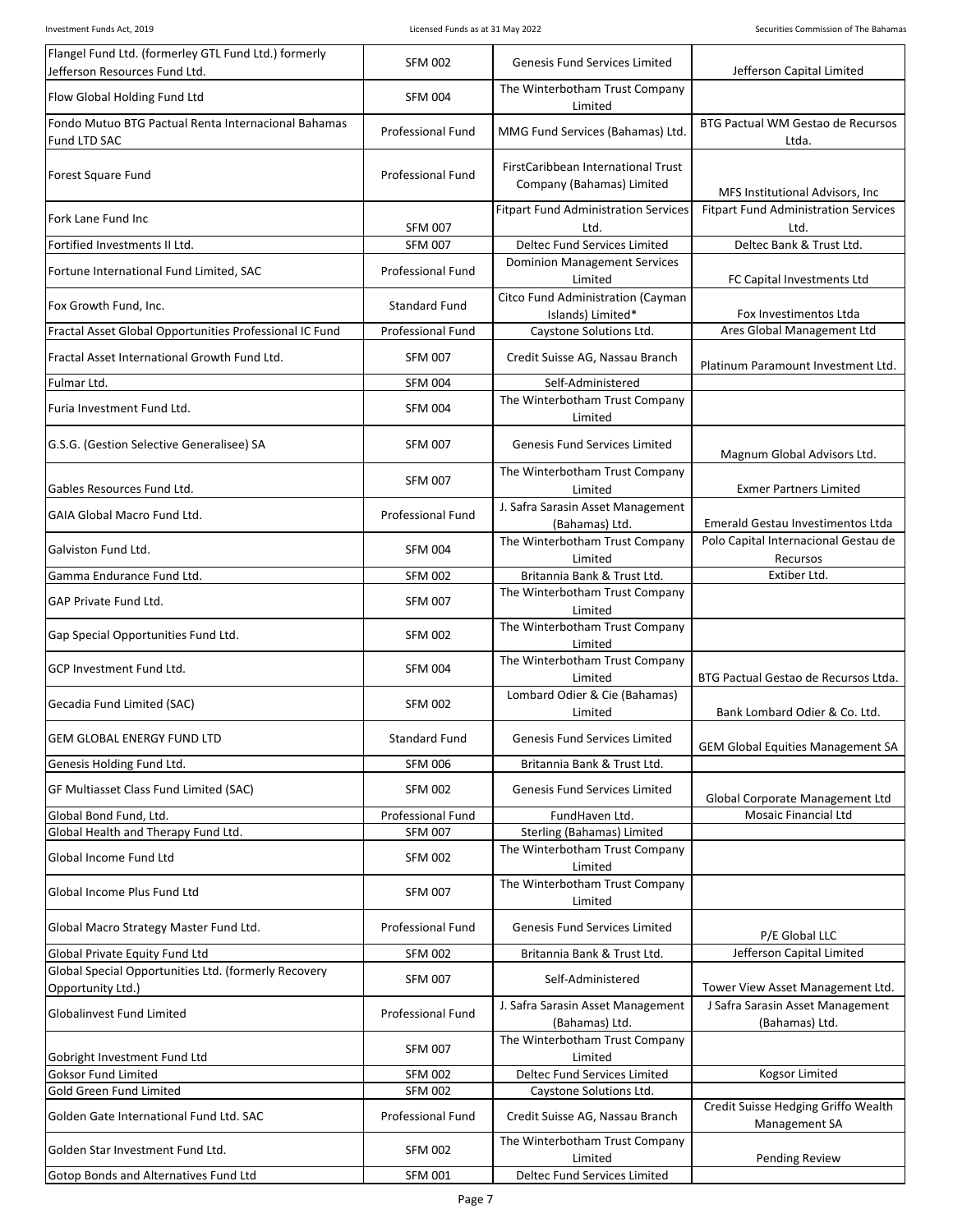| GoTop Equity Opportunities Fund Ltd                                              | <b>SFM 001</b>           | Deltec Fund Services Limited                      |                                                                                 |
|----------------------------------------------------------------------------------|--------------------------|---------------------------------------------------|---------------------------------------------------------------------------------|
| <b>Gotop Money Market Fund Ltd</b>                                               | <b>SFM 001</b>           | Deltec Fund Services Limited                      |                                                                                 |
| Grand Global Fund Ltd.                                                           | <b>SFM 004</b>           | Trident Trust Company (Bahamas)<br>Limited        |                                                                                 |
| Green Eagle Investment Fund Ltd.                                                 | <b>SFM 007</b>           | UBS Trustees (Bahamas) Ltd.                       | <b>Pending Review</b>                                                           |
| Green Focus Fund Ltd. (SAC)                                                      | <b>SFM 007</b>           | <b>Genesis Fund Services Limited</b>              | <b>Blue Line Advisors Ltd</b>                                                   |
| Green Islands Fund Limited                                                       | <b>SFM 004</b>           | Caystone Solutions Ltd.                           |                                                                                 |
| Green Pastures Fund Ltd.                                                         | <b>SFM 004</b>           | Self-Administered                                 |                                                                                 |
| Greenseat Fund Icon                                                              | <b>SFM 007</b>           | Deltec Fund Services Limited                      | TNA - Exportacao de Servicos de<br>Consultoria E Gesta                          |
| Greenwich Capital Holdings Ltd                                                   | <b>SFM 007</b>           | Caystone Solutions Ltd.                           | Platinum Paramount Investment Ltd                                               |
| GRG Investment Fund Ltd.                                                         | <b>SFM 004</b>           | The Winterbotham Trust Company<br>Limited         |                                                                                 |
| Grupo Infiniti Holdings Ltd                                                      | <b>SFM 002</b>           | The Winterbotham Trust Company<br>Limited         |                                                                                 |
| Guarany Partners II Fund Ltd.                                                    | <b>Professional Fund</b> | The Winterbotham Trust Company<br>Limited         | Winterbotham Asset Management<br>Limited                                        |
| GW Investments Global Fund Ltd. (formerly Anapurna<br>Global Fund Ltd.)          | <b>SFM 007</b>           | The Winterbotham Trust Company<br>Limited         | Sinclair Asset Management Ltd.                                                  |
| Hampton Investment Fund Limited                                                  | <b>SFM 007</b>           | Credit Suisse AG, Nassau Branch                   | <b>FitPart Fund Administration Services</b><br>Ltd.                             |
| Harpenden Strategy Fund Ltd.                                                     | <b>SFM 007</b>           | The Winterbotham Trust Company<br>Limited         | <b>Exmer Partners Limited</b>                                                   |
| Hayworth Global Growth & Income Fund Ltd.                                        | <b>SFM 004</b>           | Self Administered                                 |                                                                                 |
| <b>Heather Fund Limited</b>                                                      | <b>SFM 004</b>           | Trident Trust Company (Bahamas)                   |                                                                                 |
|                                                                                  |                          | Limited                                           | <b>Pending Review</b>                                                           |
| Heracles Fund Ltd. SAC                                                           | <b>Professional Fund</b> | <b>Equity Investment Fund Services</b><br>Limited | Heracles Investments SA                                                         |
| Heritage International Scholarship Trust Plan                                    | <b>Standard Fund</b>     | Pending                                           | The Bank of Nova Scotia Trust<br>Company (Bahamas) Limited (Heritage<br>Int'I.) |
| Hest Investment Fund Limited                                                     | <b>SFM 002</b>           | Caystone Solutions Ltd.                           | <b>Hestan Services Limited</b>                                                  |
| High Bridge Investments Fund Ltd                                                 | <b>SFM 004</b>           | The Winterbotham Trust Company<br>Limited         |                                                                                 |
| High Peak Performance Fund Ltd                                                   | <b>Professional Fund</b> | The Winterbotham Trust Company<br>Limited         | FAM Fund and Asset Management Ltd.                                              |
| High View Fund Limited (SAC)                                                     | <b>Professional Fund</b> | Genesis Fund Services Limited                     | <b>Application Pending</b>                                                      |
| Holdun Income Fund Ltd.                                                          | <b>SFM 001</b>           | The Winterbotham Trust Company<br>Limited         | Holdun Family Office (Bahamas)<br>Limited                                       |
| Holdun Innovation & Technology Fund Ltd. (formerly<br>Holdun Falcon 5 Fund Ltd.) | <b>SFM 001</b>           | The Winterbotham Trust Company<br>Limited         | Holdun Family Office (Bahamas)<br>Limited                                       |
| Holdun Opportunity Fund Ltd.                                                     | <b>SFM 001</b>           | The Winterbotham Trust Company<br>Limited         | Holdun Family Office (Bahamas)<br>Limited                                       |
| Horbit Small Cap OpportuntiiesFund Ltd.                                          | <b>SFM 002</b>           | <b>Equity Investment Fund Services</b><br>Limited | Extiber Ltd.                                                                    |
| Horizon Global Opportunity Fund Limited                                          | <b>SFM 007</b>           | Credit Suisse AG, Nassau Branch                   | Rafter Gestau Investimentos Ltda.                                               |
| Horizon Income Opportunities Fund IC                                             | <b>SFM 007</b>           | The Winterbotham Trust Company<br>Limited         | Platinum Paramount Investment Ltd.                                              |
| Hudson Investment and Arbitrage Fund Limited                                     | <b>Professional Fund</b> | Credit Suisse AG, Nassau Branch                   | BVC Services Ltd.                                                               |
| Solum Investment Fund ICON                                                       | <b>SFM 002</b>           | Genesis Fund Services Limited                     |                                                                                 |
| Idee Smart Fund Ltd.                                                             | <b>SFM 007</b>           | The Winterbotham Trust Company<br>Limited         |                                                                                 |
| IEM Fund Ltd.                                                                    | <b>Professional Fund</b> | Sterling (Bahamas) Limited                        | IEM Securities Ltd.                                                             |
| <b>IMBUCA Fund ICON</b>                                                          | <b>SFM 007</b>           | Deltec Fund Services Limited                      | TNA - Exportacao de Servicos de<br>Consultoria E Gesta                          |
| Impact Fund Ltd.                                                                 | <b>SFM 007</b>           | Genesis Fund Services Limited                     | 5th Avenue Management Ltd.                                                      |
| Incremuntum Strategies Fund Ltd.                                                 | <b>SFM 002</b>           | The Private Trust Corporation<br>Limited          |                                                                                 |
| Ingeldorf Fund                                                                   | Professional Fund        | Itau Bank & Trust Bahamas Ltd.                    | Calderwood Management Ltd.                                                      |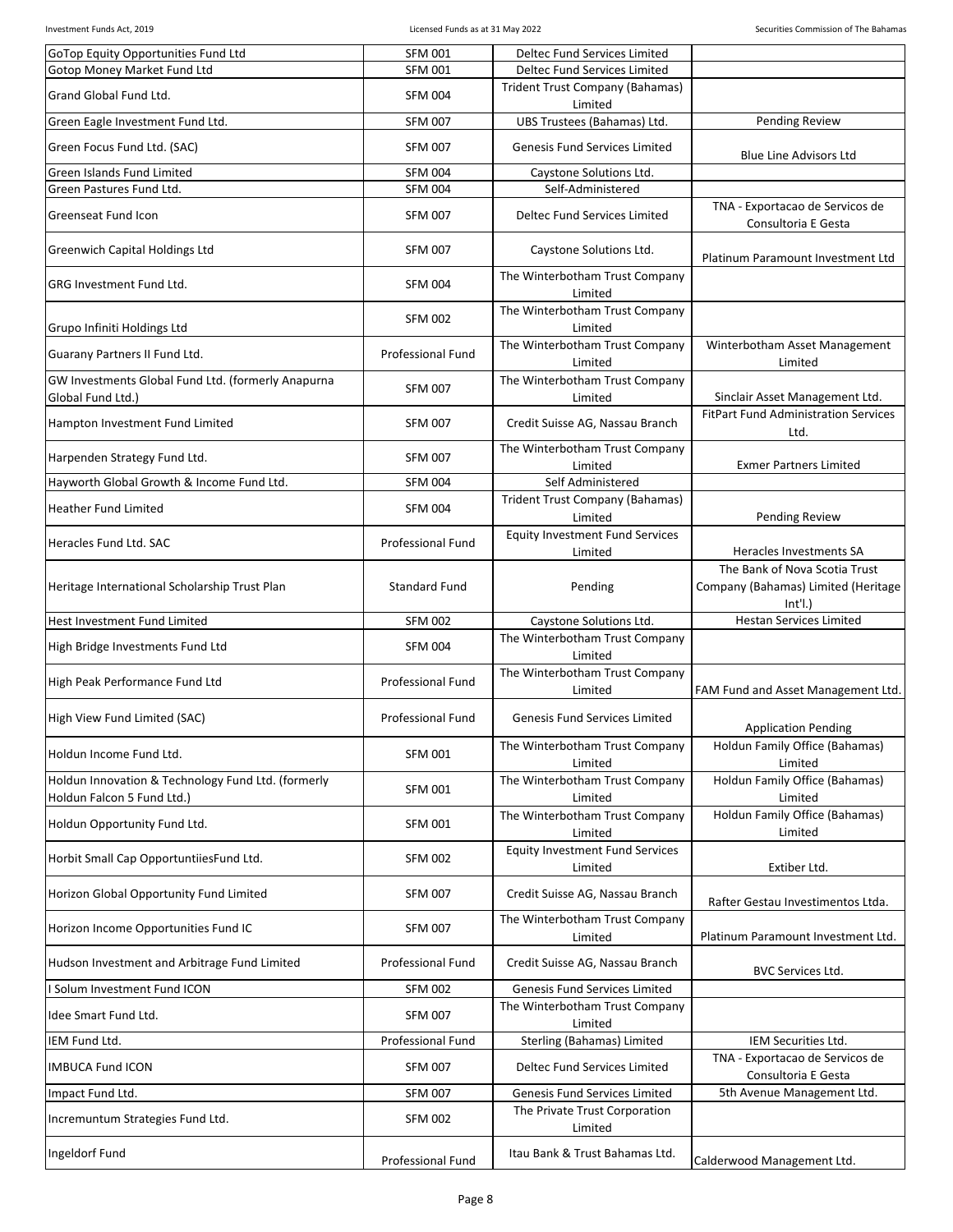| Innovative Ventur Capital Fund Ltd.                     | <b>SFM 007</b>           | The Private Trust Corporation<br>Limited            |                                                            |
|---------------------------------------------------------|--------------------------|-----------------------------------------------------|------------------------------------------------------------|
| Inteligo Special Situations Fund Ltd                    | <b>SFM 007</b>           | The Winterbotham Trust Company<br>Limited           |                                                            |
| International Financial Background Fenix Fund Ltd.      | <b>SFM 004</b>           | The Winterbotham Trust Company<br>Limited           |                                                            |
| International Opportunities Fund Ltd.                   | <b>SFM 007</b>           | Self Administered                                   | Tower View Asset Management Ltd.                           |
| International Value Investment Fund Ltd                 | <b>SFM 004</b>           | Deltec Fund Services Limited                        | Deltec Securities Ltd.                                     |
| Interocean Fund Ltd                                     | <b>Professional Fund</b> | Green Cay Advisory Ltd.                             | Britannia Wealth Management SA                             |
| Investmatic Fund Limited                                | <b>Professional Fund</b> | The Winterbotham Trust Company<br>Limited           | M8 Partners Gestora de Recursos Ltda.                      |
| Ipanema Investment Fund Ltd                             | <b>SFM 004</b>           | The Winterbotham Trust Company<br>Limited           |                                                            |
| Iporanga International Fund ICON                        | <b>SFM 007</b>           | Intertrust (Bahamas) Limited                        | XP Advisory US Inc.                                        |
| <b>IRES International Real Estate Solution Fund Ltd</b> | <b>SFM 004</b>           | The Winterbotham Trust Company<br>Limited           |                                                            |
| IV Fund Ltd. SAC                                        | <b>SFM 007</b>           | Sterling (Bahamas) Limited                          | <b>Pending Review</b>                                      |
| Jacurici Fund Limited                                   | <b>SFM 007</b>           | Credit Suisse AG, Nassau Branch                     |                                                            |
| Jazzita Fund IC                                         | <b>Professional Fund</b> | Itau Bank & Trust Bahamas Ltd.                      | Calderwood Management Ltd.                                 |
| JBW Debt Fund Ltd                                       | <b>SFM 004</b>           | The Winterbotham Trust Company<br>Limited           | <b>Exmer Partners</b>                                      |
| JF Investments Fund Ltd.                                | <b>SFM 004</b>           | The Winterbotham Trust Company<br>Limited           | BTG Pactual Gestao de Recursos Ltda.                       |
|                                                         |                          | Citco Fund Services (Bermuda)                       |                                                            |
| JJJ Master Fund, Ltd                                    | <b>SFM 007</b>           | Limited*                                            | Moore Capital Management, LP                               |
| JJJ Moore Ltd                                           | <b>Professional Fund</b> | Citco Fund Services (Bermuda)<br>Limited*           | Moore Capital Management, LP                               |
| JMD Investment Fund Ltd.                                | <b>SFM 004</b>           | The Winterbotham Trust Company<br>Limited           |                                                            |
| Joint Innovations Fund Ltd                              | <b>SFM 007</b>           | The Winterbotham Trust Company<br>Limited           |                                                            |
| JS Investments Fund Ltd. SAC                            | <b>Professional Fund</b> | J. Safra Sarasin Asset Management<br>(Bahamas) Ltd. | J Safra Sarasin Asset Management<br>(Bahamas) Ltd.         |
| JS Money Market Ltd., SAC                               | <b>Professional Fund</b> | J. Safra Sarasin Asset Management<br>(Bahamas) Ltd. | <b>Application Pending</b>                                 |
| Kaducaio Global Fund Ltd.                               | <b>SFM 007</b>           | Deltec Fund Services Limited                        | Deltec Securities Ltd.                                     |
| Kata Fund ICON                                          | <b>SFM 007</b>           | Deltec Fund Services Limited                        | TNA Exportacao De Servicos De<br>Consultoria E Gestao Ltda |
| Kempston Fund Icon                                      | <b>Professional Fund</b> | <b>Deltec Fund Services Limited</b>                 | Deltec Securities Ltd.                                     |
| Kobe-Bahamas Fund Ltd.                                  | <b>SFM 004</b>           | The Winterbotham Trust Company                      |                                                            |
| Krivo Invest Fund Limited                               | <b>SFM 007</b>           | Limited<br>Caystone Solutions Ltd.                  | Luiz Ildefonso Simoes Lopes<br>Queluz Asset Management LP  |
| KTM Fund Limited (formerly named Quaddra Fund           | <b>SFM 007</b>           | Credit Suisse AG, Nassau Branch                     | Platinum Paramount Investments Ltd.                        |
| Limited)<br>Kylix Fund Ltd.                             | <b>SFM 004</b>           | The Winterbotham Trust Company<br>Limited           | <b>UCAP Bahamas Limited</b>                                |
| L2 International Opportunities Fund Ltd.                | <b>SFM 001</b>           | The Winterbotham Trust Company<br>Limited           |                                                            |
| Lanzadera Fund Limited                                  | <b>SFM 004</b>           | The Winterbotham Trust Company<br>Limited           | BTG Pactual Gestao de Recursos Ltda.                       |
| Latam Parc Opportunity Fund Ltd.                        | <b>SFM 007</b>           | The Winterbotham Trust Company<br>Limited           | <b>Exmer Partners Limited</b>                              |
| Latam USD Exim Investment Fund Ltd.                     | <b>SFM 002</b>           | The Winterbotham Trust Company<br>Limited           | Sinclair Asset Management Ltd.                             |
| Latin American Investments & Properties Fund Ltd.       | <b>SFM 005</b>           | Credit Suisse AG, Nassau Branch                     | Unity Capital Gestora de Investimentos<br>Ltda             |
| LB Funds Limited                                        | Professional Fund        | Global Service Solutions Ltd.                       | <b>Pending Review</b>                                      |
| Leblon Investment Fund Ltd.                             | <b>SFM 004</b>           | The Winterbotham Trust Company<br>Limited           |                                                            |
| Lehoca Fund IC                                          | <b>Professional Fund</b> | Credit Suisse AG, Nassau Branch                     | Investment One Partners Gestao de<br>Recursos Ltda         |
| Lending Opportunity Fund Ltd.                           | <b>SFM 007</b>           | The Winterbotham Trust Company<br>Limited           | <b>UCAP Bahamas Limited</b>                                |

Page 9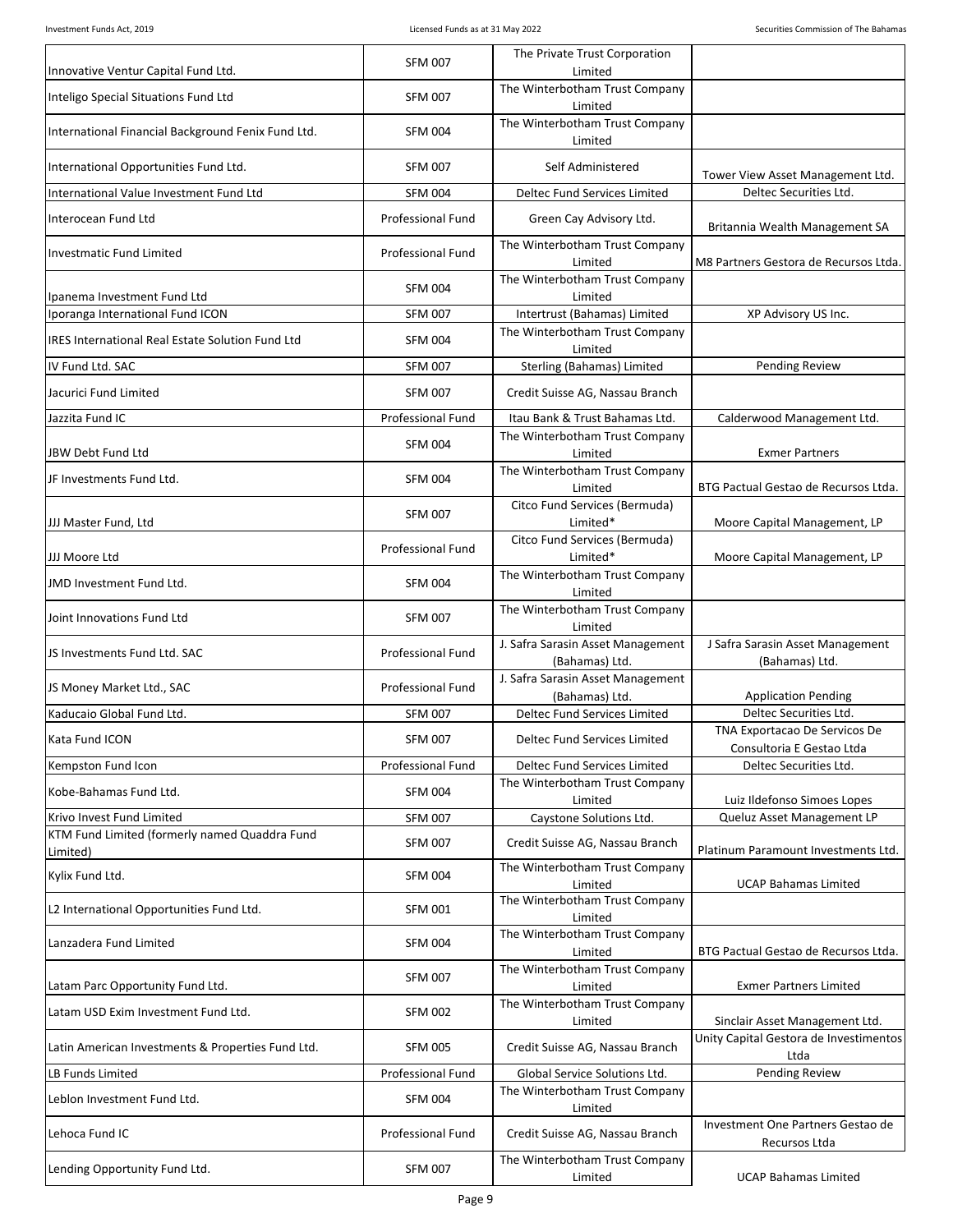| Leno Agressive Fund Ltd.                                                                       | <b>Standard Fund</b>     | Leno Corporate Services Limited                   | <b>Pending Review</b>                                  |
|------------------------------------------------------------------------------------------------|--------------------------|---------------------------------------------------|--------------------------------------------------------|
| Leno Balance Fund Ltd.                                                                         | <b>Standard Fund</b>     | Leno Corporate Services Limited                   | <b>Pending Review</b>                                  |
| Leno Conservative Fund Ltd.                                                                    | <b>Standard Fund</b>     | Leno Corporate Services Limited                   | <b>Pending Review</b>                                  |
| Leno Financial Fund Limited SAC                                                                | <b>Standard Fund</b>     | Leno Corporate Services Limited                   | Leno Asset Management Ltd.                             |
| Leno International Investment Fund SAC                                                         | <b>Standard Fund</b>     | Leno Corporate Services Limited                   | Leno Asset Management Ltd.                             |
| Lewes Investment Fund Ltd.                                                                     | <b>SFM 004</b>           | The Winterbotham Trust Company<br>Limited         |                                                        |
| Light Blue Strategies Fund Limited SAC                                                         | <b>SFM 007</b>           | MMG Fund Services (Bahamas) Ltd.                  | Not Applicable                                         |
| Lighthouse Global Strategic Fund Ltd                                                           | <b>SFM 001</b>           | Deltec Fund Services Limited                      | Lighthouse Asset Management Ltd.<br>(Lighthouse World) |
| Lighthouse World-wide Growth Strategy Fund Ltd.                                                | <b>SFM 001</b>           | Deltec Fund Services Limited                      | Lighthouse Asset Management Ltd.                       |
| Ligo Capital Fund Limted                                                                       | <b>SFM 004</b>           | Self Administered                                 | Oswald Jose Levy de Souza                              |
| Limestone Capital Fund Ltd.                                                                    | <b>Professional Fund</b> | Global Service Solutions Ltd.                     | <b>Application Pending</b>                             |
|                                                                                                |                          | <b>Equity Investment Fund Services</b>            |                                                        |
| Lino Vento Fund International Ltd.                                                             | Professional Fund        | Limited                                           | Goldman Sachs & Co LLC                                 |
| Liquid Estate Fund Ltd (SAC)                                                                   | <b>Professional Fund</b> | Genesis Fund Services Limited                     | St. Matthew Capital Ltd                                |
|                                                                                                | Professional Fund        | <b>Genesis Fund Services Limited</b>              |                                                        |
| Liquid Strategy Master Fund Ltd.                                                               |                          |                                                   | <b>Application Pending</b>                             |
| Liquidity Strategies Fund Ltd.                                                                 | <b>SFM 004</b>           | <b>Equity Investment Fund Services</b><br>Limited |                                                        |
| Liuede Fund IC formerly Ustoy Fund ICON                                                        | <b>SFM 005</b>           | Deltec Fund Services Limited                      | TNA - Exportacao de Servicos de<br>Consultoria E Gesta |
| Locarno International Corporation Ltd.                                                         | <b>SFM 002</b>           | Ansbacher (Bahamas) Ltd.                          |                                                        |
| Loen Investment Fund Ltd                                                                       | <b>SFM 004</b>           | Intertrust (Bahamas) Limited                      |                                                        |
| Long Term Green Investment Fund Ltd. (SAC)                                                     | Professional Fund        | Genesis Fund Services Limited                     | LT Green Capital Investment Ltd                        |
| Losice Fund Ltd.                                                                               | <b>SFM 002</b>           | Sterling (Bahamas) Limited                        | Pending Review                                         |
| Luce Fund Ltd. (formerly Planifolia Trade Finance Fund<br>Ltd.)                                | <b>SFM 007</b>           | The Winterbotham Trust Company<br>Limited         | <b>UCAP Bahamas Limited</b>                            |
| Lumina Capital Fund Ltd.                                                                       | <b>SFM 007</b>           | Credit Suisse AG, Nassau Branch                   | Fabio Alperowitch                                      |
| Lux Capital Fund Inc.                                                                          | <b>SFM 002</b>           | Green Cay Advisory Ltd.                           | Pending Review                                         |
| Lyford Diversified Global Fund, SAC                                                            | Professional Fund        | Deltec Fund Services Limited                      | <b>Application Pending</b>                             |
| Lyndhurst Fund Corp.                                                                           | <b>Professional Fund</b> | Itau Bank & Trust Bahamas Ltd.                    | <b>Application Pending</b>                             |
| Lynwood Capital Management Fund Limited (formerly<br>A&NN Capital Management Fund Limited)     | <b>SFM 003</b>           | Trident Trust Company (Bahamas)<br>Limited        | Antonis Indianos                                       |
| <b>MAAT Investments Inc</b>                                                                    | <b>SFM 007</b>           | Caystone Solutions Ltd.                           | Platinum Paramount Investment Ltd                      |
| Machlin Credit Opportunity Fund Ltd. (formerly Machlin<br>Oracle Credit Opportunity Fund Ltd.) | Professional Fund        | Sterling (Bahamas) Limited                        | Pending Review                                         |
| Malta I Fund ICON                                                                              | <b>SFM 007</b>           | Intertrust (Bahamas) Limited                      |                                                        |
| Malvin Investment Fund Ltd.                                                                    | <b>SFM 004</b>           | The Winterbotham Trust Company<br>Limited         |                                                        |
| Manhattan Fund IC                                                                              | Professional Fund        | Deltec Fund Services Limited                      | Deltec Securities Ltd.                                 |
| Maranatha Fund Limited                                                                         | <b>Professional Fund</b> | Apex Fund Services Limited                        | <b>Application Pending</b>                             |
|                                                                                                |                          |                                                   |                                                        |
| Maranello Partnership Fund L P                                                                 | <b>SFM 007</b>           | <b>Genesis Fund Services Limited</b>              | Platinum Paramount Investment Ltd                      |
| Mata Nova Fund ICON                                                                            | <b>SFM 007</b>           | Deltec Fund Services Limited                      | TNA - Exportacao de Servicos de<br>Consultoria E Gesta |
| Matrix Fund Investments Ltd. SAC                                                               | Professional Fund        | Credit Suisse AG, Nassau Branch                   | Phronesis Investimentos Ltda.                          |
| Maveca Fund ICON                                                                               | <b>SFM 007</b>           | Deltec Fund Services Limited                      | Pending Review                                         |
| Melfort International Fund Ltd.                                                                | Professional Fund        | Credit Suisse AG, Nassau Branch                   | Goldman Sachs & Co LLC                                 |
| Meron Fund Icon                                                                                | Professional Fund        | Deltec Fund Services Limited                      | Deltec Securities Ltd.                                 |
| Mesoamerican Dairy Investments Fund Ltd.                                                       | <b>SFM 002</b>           | Deltec Fund Services Limited                      |                                                        |
|                                                                                                |                          | The Winterbotham Trust Company                    |                                                        |
| Mexlend Fund Ltd.                                                                              | <b>SFM 004</b>           | Limited                                           | Pending Review                                         |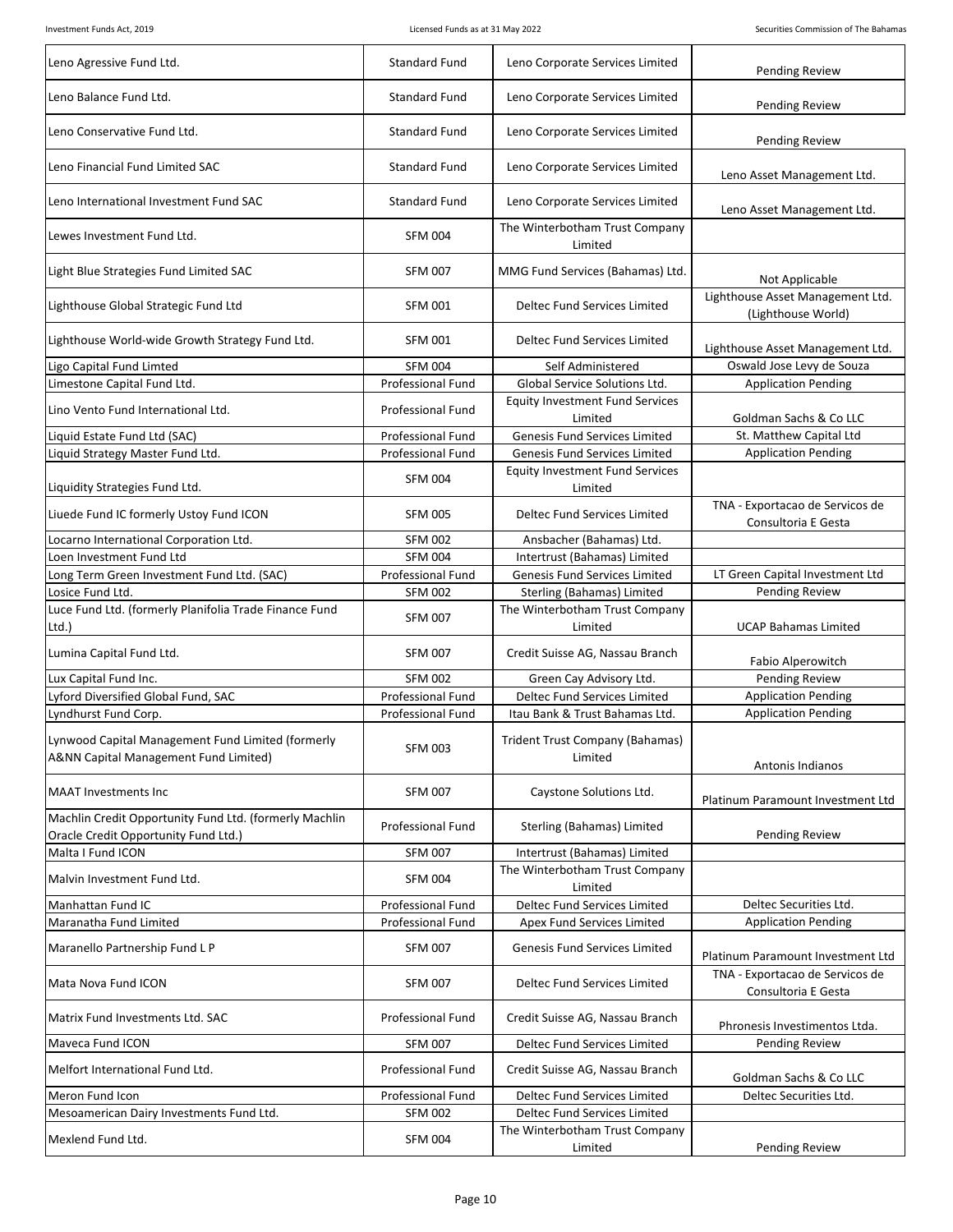| MF Investment Fund Ltd.                                                                | <b>SFM 004</b>           | The Winterbotham Trust Company                                  |                                                                                                                                                                                                                                  |
|----------------------------------------------------------------------------------------|--------------------------|-----------------------------------------------------------------|----------------------------------------------------------------------------------------------------------------------------------------------------------------------------------------------------------------------------------|
| MIP Fund IC                                                                            | <b>SFM 007</b>           | Limited<br>Deltec Fund Services Limited                         | Felipe Ciotola Bruno                                                                                                                                                                                                             |
|                                                                                        |                          | The Winterbotham Trust Company                                  |                                                                                                                                                                                                                                  |
| MK Investment Fund Ltd.                                                                | <b>SFM 004</b>           | Limited                                                         |                                                                                                                                                                                                                                  |
| MM Hedge ICON                                                                          | <b>SFM 007</b>           | Caystone Solutions Ltd.                                         | <b>Banco Modal S.A</b>                                                                                                                                                                                                           |
| Moara Investment Fund Ltd., SAC                                                        | <b>SFM 004</b>           | The Winterbotham Trust Company<br>Limited                       |                                                                                                                                                                                                                                  |
| Mogno Allocation Fund Limited SAC                                                      | <b>Professional Fund</b> | Catalyst Fund Administration Ltd.                               | <b>Application Pending</b>                                                                                                                                                                                                       |
| Monte Leone Arbitrage Fund Ltd. (SAC)                                                  | Professional Fund        | Global Service Solutions Ltd.                                   | ML Arbitrage Advisory Limited                                                                                                                                                                                                    |
| Monte Leone Special Situations Fund Ltd.                                               | <b>Professional Fund</b> | Global Service Solutions Ltd.                                   | Monte Leone Advisory Ltd                                                                                                                                                                                                         |
| Montrose Global Strategy Fund Ltd                                                      | <b>SFM 007</b>           | J. Safra Sarasin Asset Management<br>(Bahamas) Ltd.             | J Safra Sarasin Asset Management<br>(Bahamas) Ltd.                                                                                                                                                                               |
| Mosaic Short Duration Fund Ltd. Sac                                                    | Professional Fund        | FundHaven Ltd                                                   | <b>Mosaic Financial Ltd</b>                                                                                                                                                                                                      |
| Mountville Investment Fund Ltd. (formerly Safe Invest                                  | <b>SFM 007</b>           | J. Safra Sarasin Asset Management                               | J Safra Sarasin Asset Management                                                                                                                                                                                                 |
| Fund Ltd.)<br>MRK Fund Ltd.                                                            | <b>SFM 002</b>           | (Bahamas) Ltd.<br>Genesis Fund Services Limited                 | (Bahamas) Ltd.                                                                                                                                                                                                                   |
|                                                                                        |                          | The Winterbotham Trust Company                                  |                                                                                                                                                                                                                                  |
| Multi Strategies Leveraged Income Fund Ltd                                             | <b>SFM 007</b>           | Limited                                                         | <b>UCAP Bahamas Limited</b>                                                                                                                                                                                                      |
| MultiAlpha Portfolio Fund Ltd. SAC                                                     | <b>SFM 007</b>           | Caystone Solutions Ltd.                                         | Victor Alfonso Garcia Tafuri                                                                                                                                                                                                     |
| Multistrategy Amadeo Fund Ltd.                                                         | <b>SFM 007</b>           | Self-Administered                                               |                                                                                                                                                                                                                                  |
|                                                                                        |                          | J. Safra Sarasin Asset Management                               | Thomas Kostaras and Katrina Kostara<br>J Safra Sarasin Asset Management                                                                                                                                                          |
| Myhobby Global Strategy Fund Ltd.                                                      | <b>Professional Fund</b> | (Bahamas) Ltd.                                                  | (Bahamas) Ltd.                                                                                                                                                                                                                   |
| Nalbra Fund Inc.                                                                       | <b>Professional Fund</b> | Itau Bank & Trust Bahamas Ltd.                                  | Icatu Gestao Patrimonial Ltda                                                                                                                                                                                                    |
| Nalbra Overseas Fund Corp.                                                             | Professional Fund        | Itau Bank & Trust Bahamas Ltd.                                  | Icatu Gestao Patrimonial Ltda                                                                                                                                                                                                    |
| NBG Capital Fund Ltd.                                                                  | <b>SFM 002</b>           | Caystone Solutions Ltd.                                         | <b>Pending Review</b>                                                                                                                                                                                                            |
| Neptuno Fund Ltd.                                                                      | <b>SFM 007</b>           | Self Administered                                               |                                                                                                                                                                                                                                  |
| Nest Total Return Fund Ltd                                                             | <b>SFM 002</b>           | Caystone Solutions Ltd.                                         | Nest International Administradora De<br>Carteira Valores Mobiliaros Ltda.                                                                                                                                                        |
| New Epoch Fund                                                                         | Professional Fund        | FirstCaribbean International Trust<br>Company (Bahamas) Limited | Zenkyoren Asset Management of<br>America                                                                                                                                                                                         |
| New Milan Opportunities Investment Fund Ltd. SAC                                       | <b>SFM 004</b>           | MMG Fund Services (Bahamas) Ltd.                                | Nova Milano Investimentos Ltda                                                                                                                                                                                                   |
| New World Trust Fund                                                                   | <b>SFM 003</b>           | FirstCaribbean International Trust<br>Company (Bahamas) Limited | Goldman Sachs Asset Management LP<br>Asset Management One<br>International Ltd.   Colchester Global<br>Investors Limited   Morgan Stanley<br>Investment Management Inc.   Pacific<br><b>Investment Management Company</b><br>LLC |
| Next Generation Fund Ltd. (SAC) (formerly IN Fund of<br>Hedge Funds Ltd.)              | <b>Professional Fund</b> | Global Service Solutions Ltd.                                   | Jetstream Corporation Limited                                                                                                                                                                                                    |
| Nobis Capital Growth Technology Fund Limited                                           | <b>Professional Fund</b> | Genesis Fund Services Limited                                   | Colina Financial Advisors Limited                                                                                                                                                                                                |
| Nobis Global Fund Limited (SAC)                                                        | Professional Fund        | Genesis Fund Services Limited                                   | St. Matthew Capital Ltd                                                                                                                                                                                                          |
| Nobis Global Special Situations Fund Ltd.                                              | <b>Professional Fund</b> | Genesis Fund Services Limited                                   | Lydda Capital Ltd.                                                                                                                                                                                                               |
| Nobis Money Market Funds Ltd.SAC (formerly Ansbacher<br>Money Market Fund Limited SAC) | Professional Fund        | <b>Genesis Fund Services Limited</b>                            | St. Matthew Capital Ltd                                                                                                                                                                                                          |
| Nobis Sovereign Fund Limited (SA) formerly Nobis Short<br>Term Fund (SAC) Ltd.         | Professional Fund        | <b>Genesis Fund Services Limited</b>                            | St. Matthew Capital Ltd                                                                                                                                                                                                          |
| Noila Fund Ltd.                                                                        | <b>SFM 007</b>           | Caystone Solutions Ltd.                                         | <b>Hestan Services Limited</b>                                                                                                                                                                                                   |
| Nordica Balanced Fund Limited                                                          | Professional Fund        | Sterling (Bahamas) Limited                                      | Nordica Investment Management Ltd.                                                                                                                                                                                               |
| North America Opportunities                                                            | <b>SFM 001</b>           | FundHaven Ltd                                                   | <b>Mosaic Financial Ltd</b>                                                                                                                                                                                                      |
| Ocean Investments Resources Fund Limited                                               | <b>SFM 002</b>           | The Winterbotham Trust Company<br>Limited                       |                                                                                                                                                                                                                                  |
| Ocean TTP Limited                                                                      | <b>Standard Fund</b>     | <b>Swiss Financial Services (Ireland)</b><br>Limited            | Pending Review                                                                                                                                                                                                                   |
| Octogone Partners Fund International Ltd                                               | Professional Fund        | Deltec Fund Services Limited                                    | Octogone NA Inc.                                                                                                                                                                                                                 |
| Odysseus Offshore Income Fund Ltd.                                                     | Professional Fund        | Sterling (Bahamas) Limited                                      | Pending Review                                                                                                                                                                                                                   |
| Oikos Investments Limited                                                              | Professional Fund        | Caystone Solutions Ltd.                                         | Oikos Gestão De Recursos Ltda                                                                                                                                                                                                    |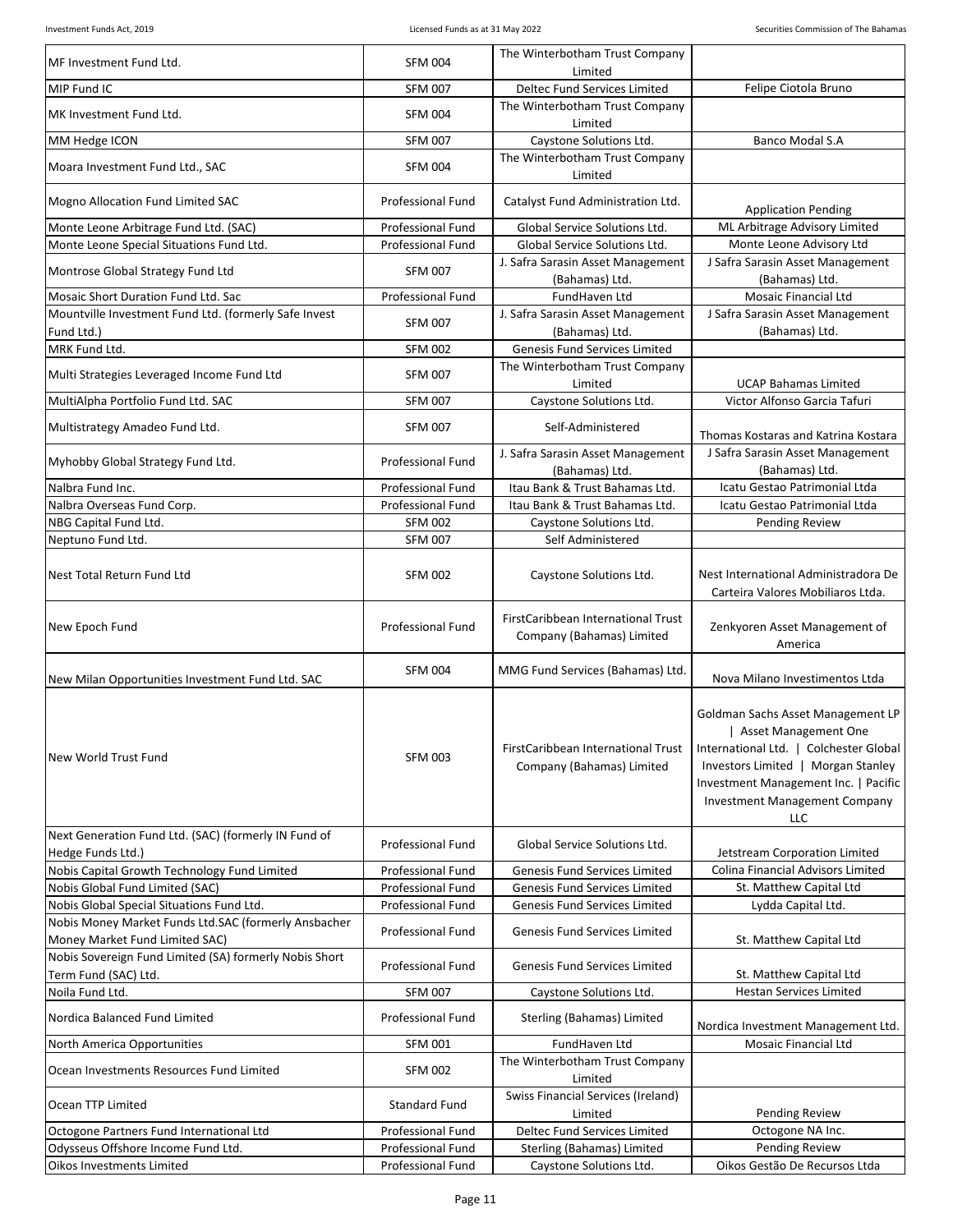| Omicron Fund Ltd.                                                  | <b>SFM 002</b>           | Genesis Fund Services Limited                     |                                                            |
|--------------------------------------------------------------------|--------------------------|---------------------------------------------------|------------------------------------------------------------|
| OODA Venture Fund (formerly Enercom Venture Fund                   | <b>SFM 002</b>           | The Private Trust Corporation                     |                                                            |
| Limited)                                                           |                          | Limited                                           | Buildmore Investments Ltd.                                 |
| OpenSky Opportunities Fund Ltd.                                    | <b>SFM 007</b>           | Leno Corporate Services Limited                   | OpenSky Merchant Corp. Ltd.                                |
| Opportunidad Global Fund Limited                                   | <b>SFM 007</b>           | The Winterbotham Trust Company<br>Limited         |                                                            |
| Orange Lake Investment Fund Ltd.                                   | <b>SFM 004</b>           | The Winterbotham Trust Company<br>Limited         | BTG Pactual Gestao de Recursos Ltda.                       |
| Oros Patrimonial Fund Ltd. (SAC)                                   | <b>Professional Fund</b> | Genesis Fund Services Limited                     | <b>Application Pending</b>                                 |
|                                                                    |                          | The Winterbotham Trust Company                    |                                                            |
| <b>Ortalis Fund Limited</b>                                        | <b>SFM 004</b>           | Limited                                           | BTG Pactual Gestao de Recursos Ltda.                       |
| Overseas Fund Ltd                                                  | <b>SFM 004</b>           | The Winterbotham Trust Company<br>Limited         |                                                            |
| Oxford Balanced Fund IC (formerly Oxford Balanced Fund             |                          |                                                   |                                                            |
| Limited)                                                           | Professional Fund        | Credit Suisse AG, Nassau Branch                   | Tera Investimentos Ltda.                                   |
| P/E Funds Ltd.                                                     | <b>Professional Fund</b> | <b>Genesis Fund Services Limited</b>              | <b>Application Pending</b>                                 |
| P/E FX Master Fund Ltd.                                            | <b>Professional Fund</b> | Genesis Fund Services Limited                     | P/E Global LLC                                             |
| Page 14 Fund Ltd.                                                  | <b>SFM 007</b>           | Intertrust (Bahamas) Limited                      | Diniz Bernardo Nunes Fiho                                  |
| Paguil Fund ICON                                                   | <b>SFM 007</b>           | Caystone Solutions Ltd.                           | TNA Exportacao De Servicos De<br>Consultoria E Gestao Ltda |
| Palm Tree Investment Fund Ltd.                                     | <b>SFM 004</b>           | The Winterbotham Trust Company<br>Limited         | BTG Pactual Gestao de Recursos Ltda.                       |
| Pamase Fund Icon                                                   | <b>Professional Fund</b> | Itau Bank & Trust Bahamas Ltd.                    | Calderwood Management Ltd.                                 |
| Panorama Fund LDC                                                  | <b>Professional Fund</b> | Credit Suisse AG, Nassau Branch                   | <b>FitPart Fund Administration Services</b><br>Ltd.        |
| Paracelsus Fund Ltd.                                               | <b>SFM 004</b>           | The Winterbotham Trust Company<br>Limited         | Pending Review                                             |
| Paradis Wine Fund Ltd. (formerly Oracle Paradis Wine<br>Fund Ltd.) | Professional Fund        | Sterling (Bahamas) Limited                        | Pending Review                                             |
| Pararanga Investment Fund Ltd.                                     | <b>SFM 004</b>           | The Winterbotham Trust Company<br>Limited         | BTG Pactual Gestao de Recursos Ltda.                       |
| Pascal Investment Partners, L.P.                                   | <b>Professional Fund</b> | <b>Deltec Fund Services Limited</b>               | Pascal Investment Advisers SA                              |
| Patrimondial Fund Ltd.                                             | <b>SFM 007</b>           | The Winterbotham Trust Company<br>Limited         | <b>UCAP Bahamas Limited</b>                                |
| Pavao Investment Fund LLC                                          | Professional Fund        | Caystone Solutions Ltd.                           | Platinum Paramount Investment Ltd                          |
| Pavilion Rouge Multi-Strategy Fund Ltd.                            | <b>SFM 007</b>           | The Winterbotham Trust Company<br>Limited         | <b>UCAP Bahamas Limited</b>                                |
| Pegasus Alternative Fund Itd. SAC                                  | Professional Fund        | <b>Equity Investment Fund Services</b>            |                                                            |
|                                                                    |                          | Limited                                           | Heracles Investments SA                                    |
| Pegasus Investment Fund Ltd.                                       | <b>SFM 004</b>           | The Winterbotham Trust Company<br>Limited         |                                                            |
| Perseus Fund Ltd.                                                  | Professional Fund        | <b>Equity Investment Fund Services</b><br>Limited | Perseus Management                                         |
| Pet Fund Limited                                                   | <b>SFM 002</b>           | Credit Suisse AG, Nassau Branch                   | Credit Suisse Hedging Griffo Wealth<br>Management SA       |
| Pet II Fund Limited                                                | <b>SFM 002</b>           | Credit Suisse AG, Nassau Branch                   | Credit Suisse Hedging Griffo Wealth<br>Management SA       |
| Pfuma Global Funds Ltd. SAC                                        | Professional Fund        | Sterling (Bahamas) Limited                        | Sanfin Assets Limited                                      |
| PHARMAINVEST FUND DELAWARE LP                                      | <b>Professional Fund</b> | <b>Genesis Fund Services Limited</b>              | <b>GEM Global Equities Management SA</b>                   |
| PHARMAINVEST FUND LTD.                                             | Professional Fund        | Genesis Fund Services Limited                     | <b>GEM Global Equities Management SA</b>                   |
| Pharmainvest Master Account LP                                     | Professional Fund        | Genesis Fund Services Limited                     | <b>GEM Global Equities Management SA</b>                   |
| Phoenix Strategy Ltd.                                              | <b>SFM 002</b>           | Caystone Solutions Ltd.                           | Pending Review                                             |
| Pioneer Investment Fund Ltd                                        | <b>SFM 004</b>           | MMG Fund Services (Bahamas) Ltd.                  | Not Applicable                                             |
| PJP Investment Fund Limited                                        | <b>SFM 004</b>           | Self-Administered                                 |                                                            |
| Planeta Fund Ltd.                                                  | <b>SFM 007</b>           | Caystone Solutions Ltd.                           | <b>Pending Review</b>                                      |
| Playa Azul Fund Ltd                                                | <b>SFM 007</b>           | Gamma Fund Services Ltd                           | <b>UCAP Bahamas Limited</b>                                |
| Plescop Global Fund Ltd.                                           | Professional Fund        | Caystone Solutions Ltd.                           | <b>Application Pending</b>                                 |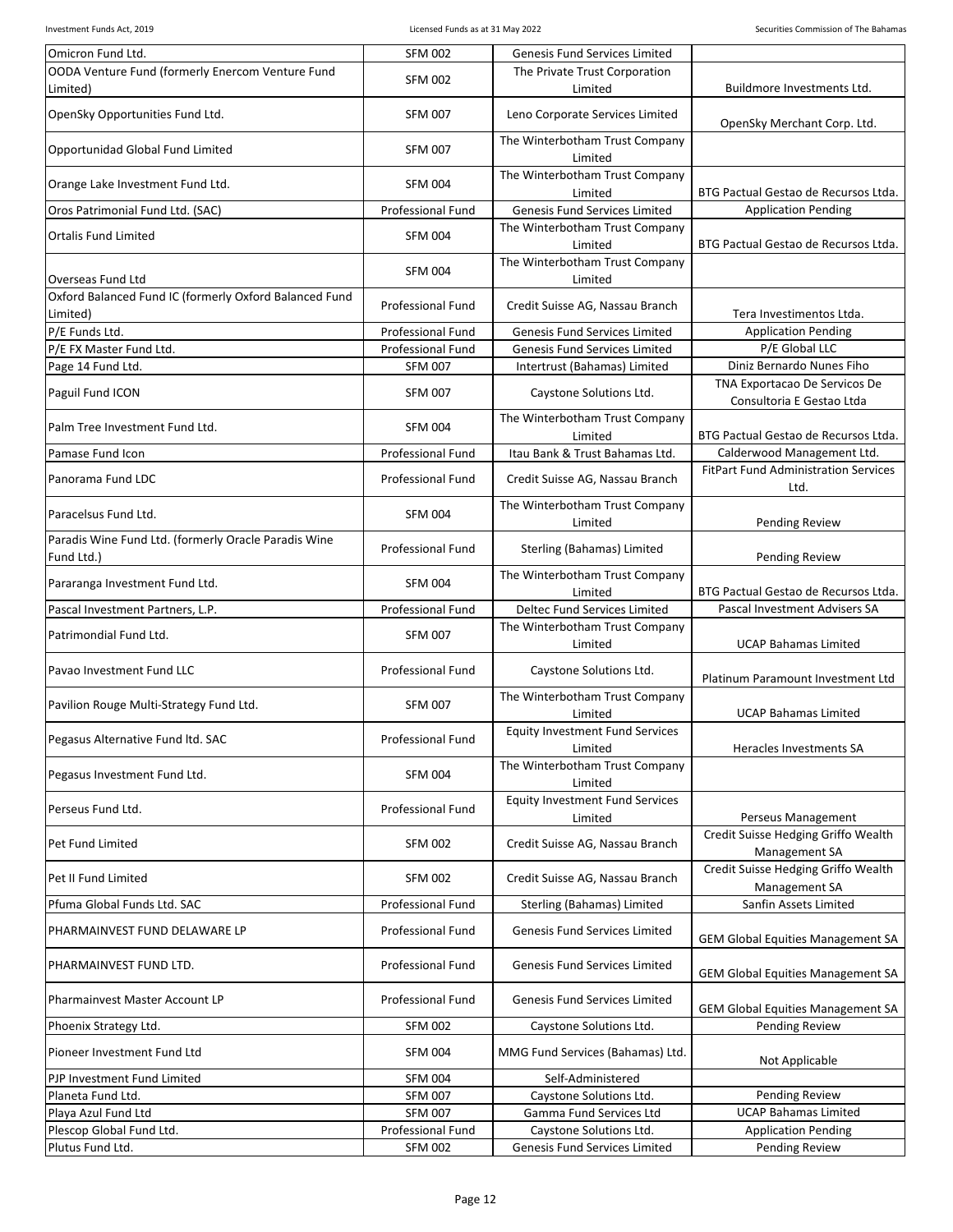| PM Investment Fund Ltd.                                   | <b>SFM 004</b>           | The Winterbotham Trust Company<br>Limited           | BTG Pactual Gestao de Recursos Ltda.                       |
|-----------------------------------------------------------|--------------------------|-----------------------------------------------------|------------------------------------------------------------|
| PMLS Investment High Yield Fund Ltd                       | <b>SFM 002</b>           | The Winterbotham Trust Company<br>Limited           |                                                            |
| Portofino Fund Ltd.                                       | <b>SFM 002</b>           | Britannia Bank & Trust Ltd.                         | Extiber Ltd.                                               |
| Potencial Investment Fund Itd.                            | <b>SFM 004</b>           | The Winterbotham Trust Company<br>Limited           |                                                            |
| Potterville Fund Limited                                  | <b>SFM 007</b>           | J. Safra Sarasin Asset Management<br>(Bahamas) Ltd. | Emerald Gestau Investimentos Ltda                          |
| Powder Multistrategy Fund Limited                         | <b>Professional Fund</b> | Credit Suisse AG, Nassau Branch                     | Goldman Sachs & Co LLC                                     |
| PP Investments Fund ICON                                  | <b>SFM 002</b>           | Credit Suisse AG, Nassau Branch                     | <b>Pending Review</b>                                      |
| Preferred Share Fund Ltd                                  | <b>SFM 002</b>           | Caystone Solutions Ltd.                             | Lydda Capital Ltd                                          |
| Premium Strategies Fund Ltd. SAC                          | <b>Professional Fund</b> | J. Safra Sarasin Asset Management<br>(Bahamas) Ltd. | J Safra Sarasin Asset Management<br>(Bahamas) Ltd.         |
| Primo Crypto Fund Limited                                 | <b>SFM 002</b>           | Caystone Solutions Ltd.                             | Pending Review                                             |
| Primo Investment Strategy Fund Ltd SAC                    | <b>Professional Fund</b> | Credit Suisse AG, Nassau Branch                     | Primo Investment Advisors Limited                          |
| Private Growth Fund Ltd.                                  | <b>Professional Fund</b> | Gamma Fund Services Ltd                             | Abaco Global Advisors Ltd.                                 |
| Profelio Fund Icon                                        | <b>SFM 007</b>           | Deltec Fund Services Limited                        | TNA Exportacao De Servicos De<br>Consultoria E Gestao Ltda |
| Profit Art Fund Ltd.                                      | <b>Professional Fund</b> | Sterling (Bahamas) Limited                          | Global Art Advisors Ltd.                                   |
| Pro-mall Investment Fund IC                               | <b>SFM 007</b>           | <b>Deltec Fund Services Limited</b>                 | Deltec Securities Ltd.                                     |
| Prospect Global Company Ltd.                              | <b>SFM 007</b>           | The Winterbotham Trust Company<br>Limited           |                                                            |
| Protection Income Investments Fund Ltd                    | <b>SFM 004</b>           | The Winterbotham Trust Company<br>Limited           |                                                            |
| <b>Protection Strategy Fund Limited</b>                   | <b>Professional Fund</b> | Credit Suisse AG, Nassau Branch                     | <b>Application Pending</b>                                 |
| Providence Capital Fund Ltd                               | <b>SFM 002</b>           | The Winterbotham Trust Company<br>Limited           |                                                            |
| Pumas Investment Fund Ltd.                                | <b>SFM 004</b>           | The Winterbotham Trust Company<br>Limited           |                                                            |
| Quantalpha Fund Ltd.                                      | <b>SFM 004</b>           | The Winterbotham Trust Company<br>Limited           | <b>UCAP Bahamas Limited</b>                                |
| Quantum Analysis Fund Ltd.                                | <b>Professional Fund</b> | Apex Fund Services Limited                          | Quantum Analysis Management Ltd                            |
| Queluz Brazil Funds SAC Ltd.                              | <b>Standard Fund</b>     | The Winterbotham Trust Company<br>Limited           | Queluz Asset Management LP                                 |
| Quercus Multi-Strategy Funds Ltd.                         | <b>SFM 004</b>           | The Winterbotham Trust Company<br>Limited           | <b>UCAP Bahamas Limited</b>                                |
| Quest 21 Investment Fund Ltd.                             | <b>SFM 007</b>           | The Winterbotham Trust Company<br>Limited           | <b>Exmer Partners Limited</b>                              |
| Radar Capital Fund Limited                                | <b>Standard Fund</b>     | Pictet Bank & Trust Ltd.                            | <b>Almar Advisors</b>                                      |
| RAF7 Ltd.                                                 | <b>SFM 002</b>           | Caystone Solutions Ltd.                             | Pending Review                                             |
| Rahmani Fund Ltd                                          | <b>SFM 002</b>           | Caystone Solutions Ltd.                             |                                                            |
| Ravenna Mosaico Fund Ltd.                                 | <b>SFM 007</b>           | Caystone Solutions Ltd.                             | Platinum Paramount Investment Ltd                          |
| <b>RBMH Investment Fund Ltd.</b>                          | <b>SFM 004</b>           | The Winterbotham Trust Company<br>Limited           |                                                            |
| Red Bird Fund Ltd.                                        | <b>SFM 002</b>           | Caystone Solutions Ltd.                             | Berkana Investimentos e Gestao De<br>Recursos Ltda         |
| <b>Resolution Global Fund LDC</b>                         | <b>SFM 004</b>           | Credit Suisse AG, Nassau Branch                     |                                                            |
| RF202 Fund Ltd.                                           | <b>SFM 004</b>           | The Winterbotham Trust Company<br>Limited           |                                                            |
| Rio Mogi Fund IC                                          | <b>Professional Fund</b> | Intertrust (Bahamas) Limited                        | Oikos Gestão de Recursos Ltda.                             |
| Rio Real Fund Inc. (Formally Rio Real Participacoes Inc.) | Professional Fund        | Itau Bank & Trust Bahamas Ltd.                      | Icatu Gestao Patrimonial Ltda                              |
| Rising Sun Global Fund Ltd.                               | <b>SFM 002</b>           | The Winterbotham Trust Company<br>Limited           |                                                            |
| <b>Rivers Fund Limited SAC</b>                            | Professional Fund        | Credit Suisse AG, Nassau Branch                     | Lakewood Gestao de Recursos Ltda                           |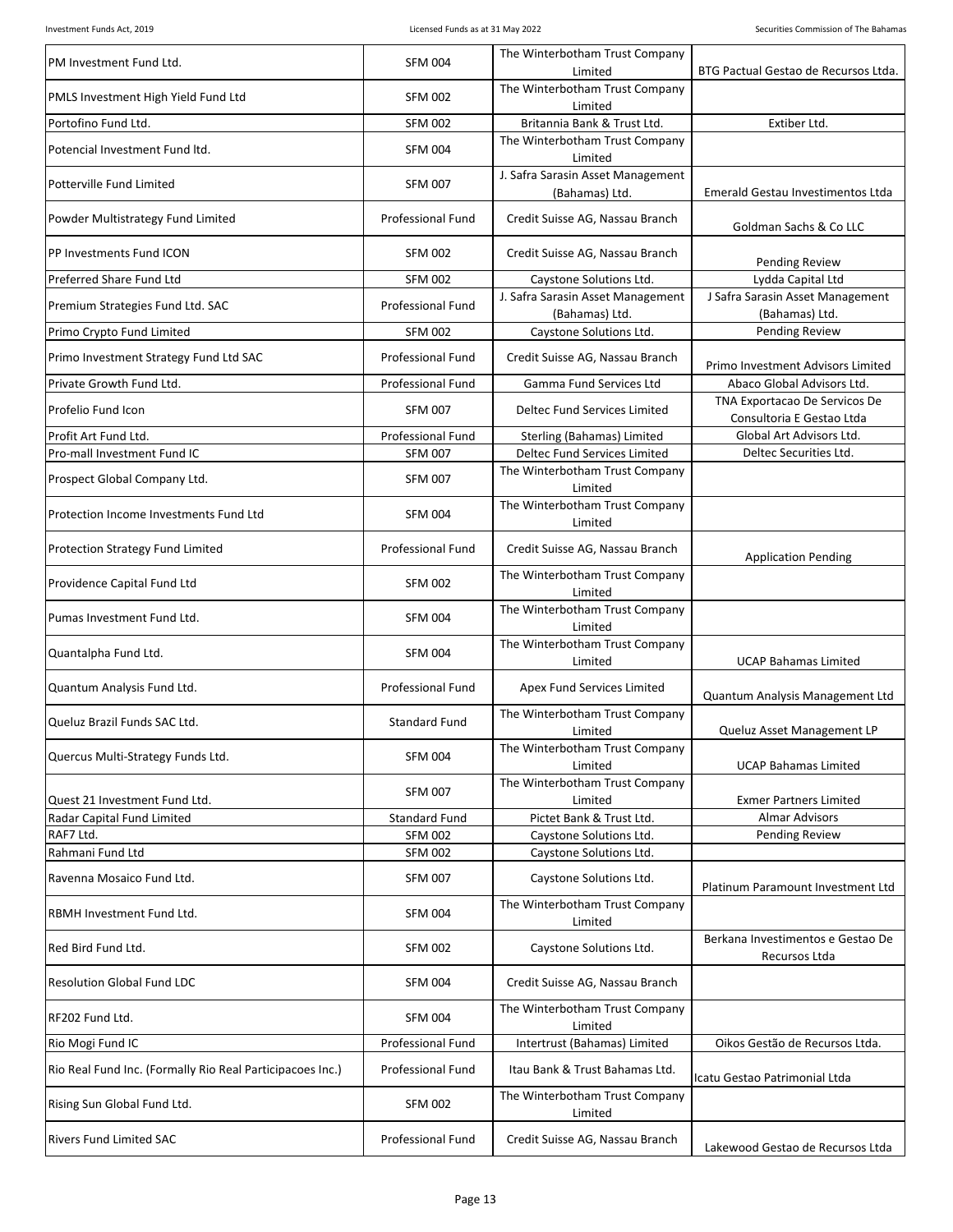| Rivers Global Investment Fund Ltd.                                              | <b>SFM 007</b>           | The Winterbotham Trust Company<br>Limited           | Trafalgar Consultoria Patrimonial Ltda                 |
|---------------------------------------------------------------------------------|--------------------------|-----------------------------------------------------|--------------------------------------------------------|
| RM Fund Ltd.                                                                    | Professional Fund        | Credit Suisse AG, Nassau Branch                     | Tera Investimentos Ltda.                               |
| Royal Fidelity Bahamas International Investment Fund<br>Limited                 | <b>Standard Fund</b>     | RF Bank and Trust (Bahamas) Ltd                     | <b>Pending Review</b>                                  |
| Royal Fidelity Bahamas Opportunities Fund Limited                               | <b>Standard Fund</b>     | RF Bank and Trust (Bahamas) Ltd                     | <b>Pending Review</b>                                  |
| Royal Fidelity International Investment Fund Limited                            | Standard Fund            | RF Bank and Trust (Bahamas) Ltd                     | Pending Review                                         |
| <b>RP Fund Limited</b>                                                          | Professional Fund        | Credit Suisse AG, Nassau Branch                     | <b>Application Pending</b>                             |
| ROSI Global Asset Allocation Master Fund. Ltd.                                  | <b>Professional Fund</b> | Genesis Fund Services Limited                       | Ramsey Quantitative Systems Inc.                       |
| Saffrey Square Global Strategy Fund Ltd.                                        | <b>SFM 007</b>           | Caystone Solutions Ltd.                             | Offit Capital Advisors LLC                             |
| Safra Dynamic Hedge Fund Ltd.                                                   | <b>Professional Fund</b> | J. Safra Sarasin Asset Management<br>(Bahamas) Ltd. | Bank J Safra SA                                        |
| Safra FX Hedge Fund Ltd.                                                        | Professional Fund        | J. Safra Sarasin Asset Management<br>(Bahamas) Ltd. | Bank J Safra SA                                        |
| Safra Galileo Global Macro Fund Ltd.                                            | Professional Fund        | J. Safra Sarasin Asset Management<br>(Bahamas) Ltd. | Bank J Safra SA                                        |
| Safra Global Managers Fund Ltd.                                                 | <b>Professional Fund</b> | J. Safra Sarasin Asset Management<br>(Bahamas) Ltd. | Banco J. Safra S. A.                                   |
|                                                                                 |                          | J. Safra Sarasin Asset Management                   |                                                        |
| Safra Global Trader Fund Ltd.                                                   | Professional Fund        | (Bahamas) Ltd.<br>J. Safra Sarasin Asset Management | Banco J. Safra S. A.                                   |
| Safra International Equities Fund Ltd.                                          | Professional Fund        | (Bahamas) Ltd.                                      | Banco J. Safra S. A.                                   |
| Safra Lemuria Investment Fund Ltd.( formerly Safra Galileo<br>Global Fund Ltd.) | Professional Fund        | J. Safra Sarasin Asset Management<br>(Bahamas) Ltd. | J Safra Sarasin Bahamas Ltd.                           |
| Safra Quantitative Global Fund 2 Ltd                                            | Professional Fund        | J. Safra Sarasin Asset Management<br>(Bahamas) Ltd. | Banco J. Safra S. A.                                   |
| Safra Strategy Hedge Fund Ltd.                                                  | Professional Fund        | J. Safra Sarasin Asset Management<br>(Bahamas) Ltd. | Bank J Safra SA                                        |
| Safra Upside Fund Ltd. SAC                                                      | Professional Fund        | J. Safra Sarasin Asset Management<br>(Bahamas) Ltd. | Bank J Safra SA                                        |
| Salto Investment Fund Ltd.                                                      | <b>SFM 004</b>           | The Winterbotham Trust Company<br>Limited           | BTG Pacctual Gestao de Recursos Ltda.                  |
| San Lorenzo Fund ICON                                                           | <b>SFM 007</b>           | Deltec Fund Services Limited                        | TNA - Exportacao de Servicos de<br>Consultoria E Gesta |
| Santa Ana International Fund IC                                                 | <b>Professional Fund</b> | Deltec Fund Services Limited                        | Deltec Securities Ltd.                                 |
| Santa Anastacia Inv. & Arbitrage Fund Limited                                   | Professional Fund        | MUFG Fund Services (Cayman) 2<br>Limited            | <b>Application Pending</b>                             |
| Santa Anna Investments & Arbitrage Fund Limited                                 | <b>Professional Fund</b> | Credit Suisse AG, Nassau Branch                     | Vintage Investimentos Ltda.                            |
| Santa Marta Inv. & Arbitrage Fund Ltd.                                          | Professional Fund        | MUFG Fund Services (Cayman) 2<br>Limited            | <b>Application Pending</b>                             |
| Santa Rita Fund Icon                                                            | <b>SFM 007</b>           | Deltec Fund Services Limited                        | TNA - Exportacao de Servicos de                        |
| Sapphire I Investment Fund Ltd.                                                 | <b>SFM 002</b>           | The Winterbotham Trust Company                      | Consultoria E Gesta                                    |
| Saturno International Portfolio Fund Ltd                                        | <b>Professional Fund</b> | Limited<br>J. Safra Sarasin Asset Management        |                                                        |
|                                                                                 |                          | (Bahamas) Ltd.<br>The Winterbotham Trust Company    | Bank J Safra SA                                        |
| SBG Investment Fund Ltd.                                                        | <b>SFM 004</b>           | Limited                                             |                                                        |
| Scarabaeus Master Fund Limited                                                  | Professional Fund        | Leno Corporate Services Limited                     | <b>Pending Review</b>                                  |
| Schooner Fund Ltd.                                                              | Professional Fund        | Credit Suisse AG, Nassau Branch                     | Goldman Sachs & Co LLC                                 |
| SDG Holding Fund Ltd                                                            | <b>SFM 002</b>           | The Winterbotham Trust Company<br>Limited           |                                                        |
| Sea Express Futures Fund Limited                                                | <b>Standard Fund</b>     | Genesis Fund Services Limited                       | <b>Pending Review</b>                                  |
| Sea Port Financial Corporation                                                  | <b>SFM 004</b>           | Self-Administered                                   |                                                        |
| Segundo Fund Limited                                                            | <b>SFM 002</b>           | Caystone Solutions Ltd.                             | St. Matthew Capital Ltd                                |
| Sequoia Capital Investment Fund Ltd.                                            | <b>SFM 004</b>           | The Winterbotham Trust Company<br>Limited           |                                                        |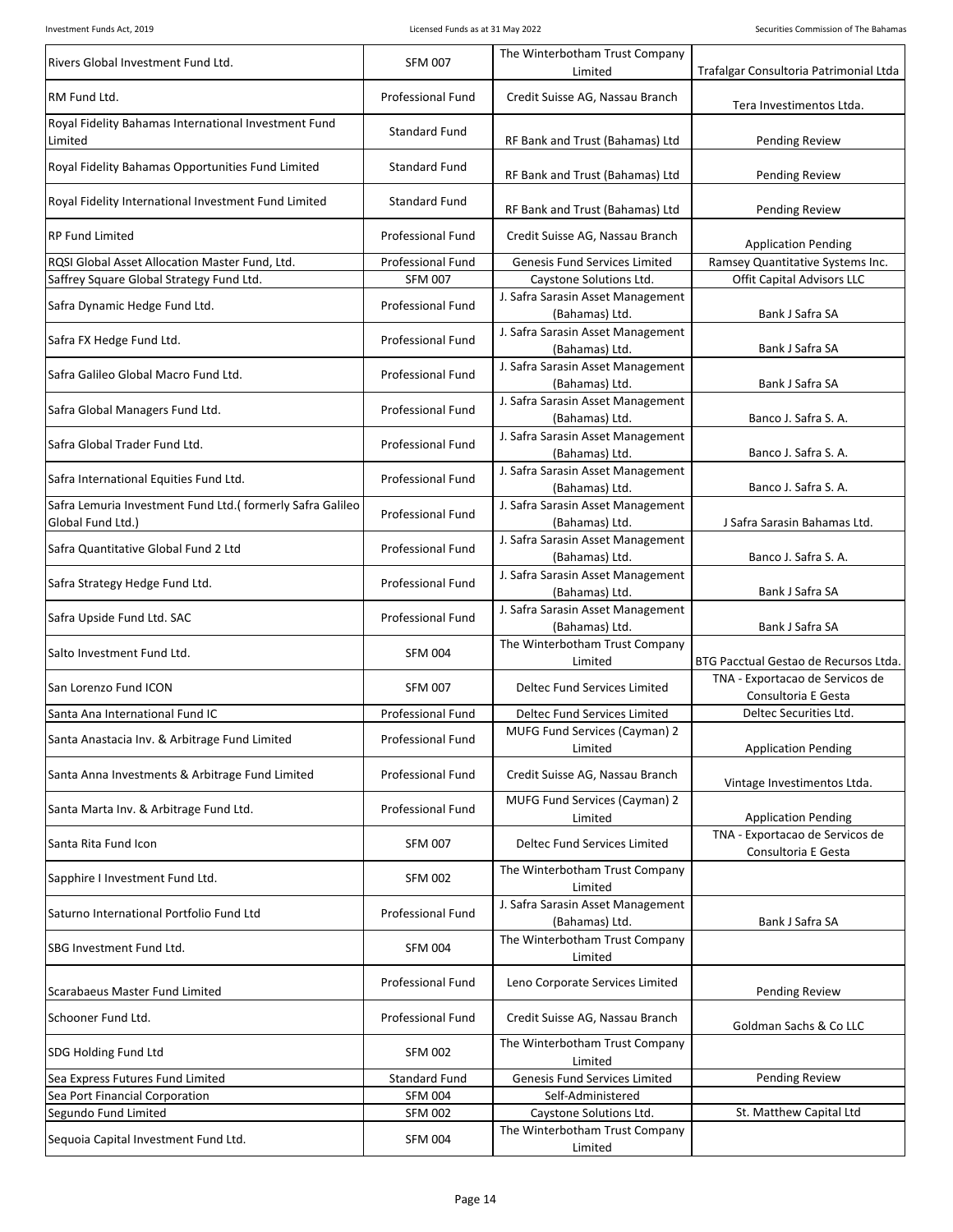| Shark Investment Fund Ltd                                                      | <b>SFM 007</b>           | Credit Suisse AG, Nassau Branch                     | Fabio Dall Acqua                                               |
|--------------------------------------------------------------------------------|--------------------------|-----------------------------------------------------|----------------------------------------------------------------|
| Shiva Private Equity Fund LDC SAC                                              | Professional Fund        | Credit Suisse AG, Nassau Branch                     | Pending Review                                                 |
| Shogun Worldwide Investment Fund Ltd.                                          | <b>SFM 002</b>           | Caystone Solutions Ltd.                             | Vector Management Services Ltd.                                |
| Silver Fountain Fund Ltd.                                                      | <b>SFM 004</b>           | The Winterbotham Trust Company<br>Limited           |                                                                |
| Silver Palm Fund Ltd                                                           | <b>SFM 007</b>           | Caystone Solutions Ltd.                             | Queluz Asset Management LP                                     |
| Silver Stone Fund ICON                                                         | <b>SFM 007</b>           | Deltec Fund Services Limited                        | Deltec Securities Ltd.                                         |
| Silverberry Fund ICON                                                          | <b>SFM 007</b>           | Deltec Fund Services Limited                        | TNA - Exportacao de Servicos de<br>Consultoria E Gesta         |
| Sintetica Fund Ltd.                                                            | <b>SFM 007</b>           | Deltec Fund Services Limited                        | <b>Pending Review</b>                                          |
| Sithma Fund Ltd.                                                               | <b>SFM 007</b>           | The Winterbotham Trust Company<br>Limited           | <b>UCAP Bahamas Limited</b>                                    |
| Skylight Offshore Limited                                                      | <b>SFM 002</b>           | MMG Fund Services (Bahamas) Ltd.                    | Daycoval Asset Management<br>Administracao de Recursos Ltda    |
| Skylight Performance (Bahamas) Fund Ltd. (formerly<br>Harbinger Ville Limited) | <b>SFM 004</b>           | The Winterbotham Trust Company<br>Limited           |                                                                |
| Skyros Strategy Fund Ltd.                                                      | <b>SFM 002</b>           | Sterling (Bahamas) Limited                          | <b>Pending Review</b>                                          |
| Slot Arbitrage and Equity Fund Ltd. (formerly Fitpart Fund<br>Ltd.)            | <b>SFM 004</b>           | Credit Suisse AG, Nassau Branch                     |                                                                |
| Slot Hedge Fund Limited                                                        | <b>SFM 004</b>           | Credit Suisse AG, Nassau Branch                     |                                                                |
| Smart Green Fund Ltd.                                                          | <b>SFM 002</b>           | Caystone Solutions Ltd.                             | Technay Assessoria em Gastao<br>Empresarial e informatica Ltda |
| Sofisa Investment Fund Limited                                                 | <b>SFM 003</b>           | The Winterbotham Trust Company<br>Limited           |                                                                |
| SOL RE Institutional Ltd.                                                      | Professional Fund        | The Winterbotham Trust Company<br>Limited           | <b>Pending Review</b>                                          |
| SOL Real Estate Lending Corp                                                   | <b>SFM 007</b>           | The Winterbotham Trust Company<br>Limited           | Strategic Portfolio Advisors Gestora de<br>Recursos Ltda       |
| Solidarity Investments Limited                                                 | <b>SFM 002</b>           | The Winterbotham Trust Company<br>Limited           | <b>Pending Review</b>                                          |
| Solitarium Fund ICON                                                           | <b>SFM 007</b>           | Deltec Fund Services Limited                        | TNA - Exportacao de Servicos de<br>Consultoria E Gesta         |
| Sovereign Liquidity Fund Ltd                                                   | <b>SFM 004</b>           | FundHaven Ltd.                                      | Sodor Ventures Inc                                             |
| Spa Global Fund Ltd SAC                                                        | Professional Fund        | The Winterbotham Trust Company<br>Limited           | Strategic Portfolio Advisors Gestora de<br>Recursos Ltda.      |
| Spa Global Real Assets Ltd. SAC                                                | Professional Fund        | The Winterbotham Trust Company<br>Limited           | Strategic Portfolio Advisors Gestora de<br>Recursos Ltda       |
| SPA Opportunities Fund Limited SAC                                             | <b>Professional Fund</b> | Credit Suisse AG, Nassau Branch                     | Strategic Portfolio Advisors Gestora<br>Recursos Ltda          |
| Spa Real Estate Fund Ltd. SAC                                                  | <b>SFM 007</b>           | The Winterbotham Trust Company<br>Limited           | Strategic Portfolio Advisors Gestora de<br>Recursos Ltda       |
| SPA Real Estate Lending Fund Ltd                                               | Professional Fund        | The Winterbotham Trust Company<br>Limited           | Strategic Portfolio Advisors Gestora de<br>Recursos Ltda       |
| SPAC WIZARD FUND LTD.                                                          | <b>SFM 004</b>           | The Winterbotham Trust Company<br>Limited           | <b>UCAP Bahamas Limited</b>                                    |
| Spartan Fund Ltd. SAC                                                          | Professional Fund        | <b>Equity Investment Fund Services</b><br>Limited   | Heracles Investments SA                                        |
| Spiral Hedge Fund IC                                                           | <b>Professional Fund</b> | Deltec Fund Services Limited                        | <b>Application Pending</b>                                     |
| Stafford Investments Fund Ltd.                                                 | <b>SFM 002</b>           | Caystone Solutions Ltd.                             |                                                                |
| Stella 23 Fund Ltd.                                                            | <b>SFM 007</b>           | Intertrust (Bahamas) Limited                        | UBS Consenso Investimentos Ltda                                |
| Sterling River Emerging Markets High Yield Fund Ltd                            | <b>SFM 007</b>           | The Winterbotham Trust Company<br>Limited           |                                                                |
| Stonehedge Fund Ltd.                                                           | Professional Fund        | Gamma Fund Services Ltd                             | <b>Fincor Capital SA</b>                                       |
| <b>Strategic Equity Allocation Fund Ltd</b>                                    | <b>SFM 007</b>           | Genesis Fund Services Limited                       |                                                                |
| Strategic Income Fund Ltd.                                                     | <b>SFM 002</b>           | Caystone Solutions Ltd.                             | Lydda Capital Ltd                                              |
| Strategic Investments Fund I Ltd.                                              | <b>SFM 004</b>           | J. Safra Sarasin Asset Management<br>(Bahamas) Ltd. | J Safra Sarasin Asset Management<br>(Bahamas) Ltd.             |
| Strategic Investments Fund II Ltd.                                             | <b>SFM 004</b>           | J. Safra Sarasin Asset Management<br>(Bahamas) Ltd. | J Safra Sarasin Asset Management<br>(Bahamas) Ltd.             |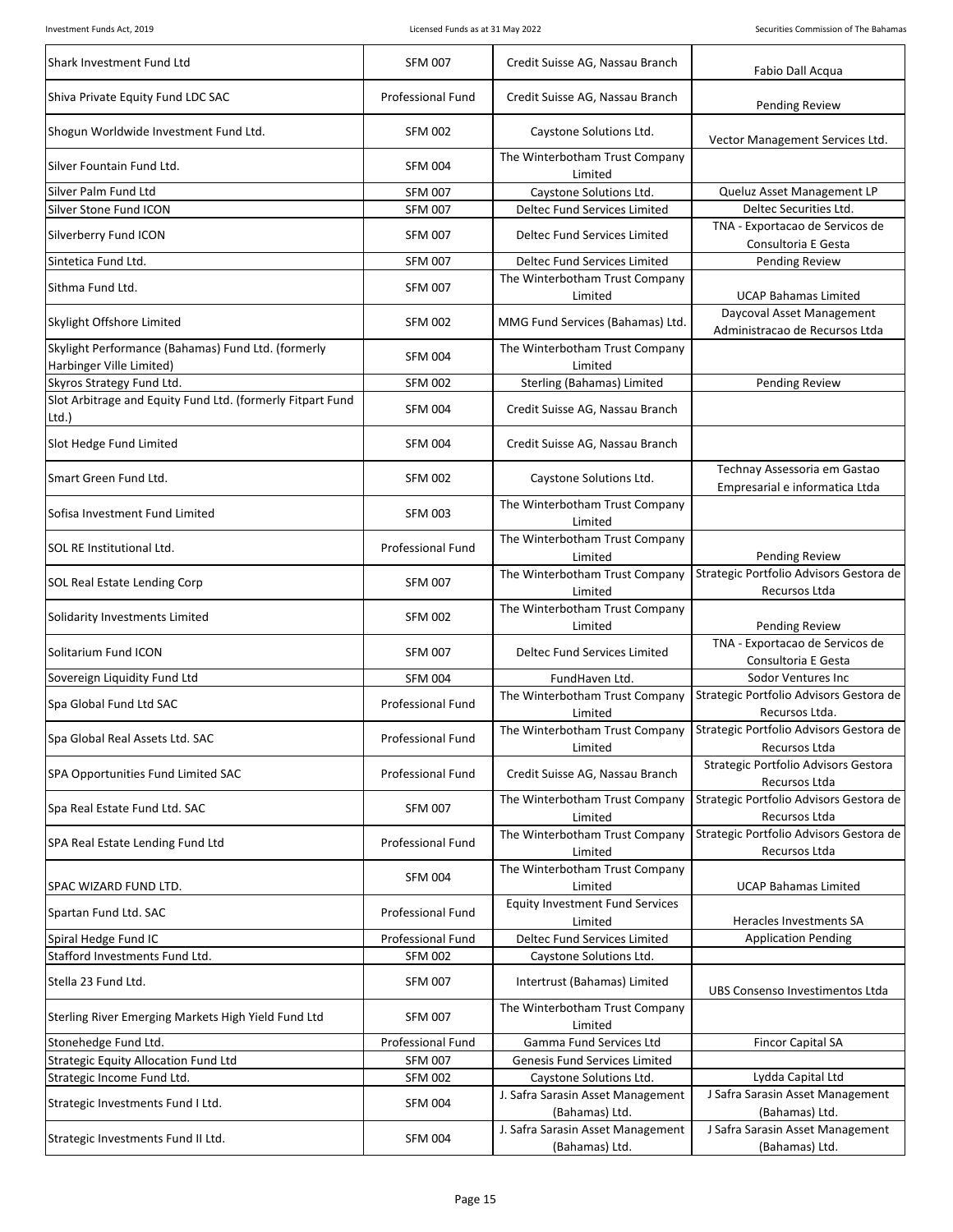| Strategic Investments Fund III Ltd.             | <b>SFM 004</b>           | J. Safra Sarasin Asset Management<br>(Bahamas) Ltd. | J Safra Sarasin Asset Management<br>(Bahamas) Ltd.         |
|-------------------------------------------------|--------------------------|-----------------------------------------------------|------------------------------------------------------------|
| Strategic Investments Fund IV Ltd.              | <b>SFM 004</b>           | J. Safra Sarasin Asset Management<br>(Bahamas) Ltd. | J Safra Sarasin Asset Management<br>(Bahamas) Ltd.         |
| Strategic Investments Fund V Ltd.               | <b>SFM 004</b>           | J. Safra Sarasin Asset Management<br>(Bahamas) Ltd. | J Safra Sarasin Asset Management<br>(Bahamas) Ltd.         |
| Strategic Multi-Manager Master USD Fund Ltd.    | <b>Professional Fund</b> | J. Safra Sarasin Asset Management<br>(Bahamas) Ltd. | J Safra Sarasin Asset Management<br>(Bahamas) Ltd.         |
| Strategic Portfolio Management (Bahamas) Ltd.   | <b>SFM 002</b>           | MUFG Fund Services (Cayman) 2<br>Limited            |                                                            |
| Strategic Portfolio Management II Ltd.          | <b>SFM 002</b>           | MUFG Fund Services (Cayman) 2<br>Limited            |                                                            |
| Sturgeon Wealth Fund Ltd. SAC                   | <b>Professional Fund</b> | Gamma Fund Services Ltd                             | FC Capital Investments Ltd                                 |
| Styx International, Ltd.                        | <b>Professional Fund</b> | Intertrust (Bahamas) Limited                        | CBF Manager, L.P.                                          |
| Suelopetrol Energy Fund Ltd                     | Professional Fund        | Gamma Fund Services Ltd                             | FC Capital Investments Ltd                                 |
| Sunrise Investment Fund Ltd.                    | <b>SFM 002</b>           | The Winterbotham Trust Company<br>Limited           | Calderwood Management Ltd.                                 |
| Sunset Valley Fund Ltd                          | <b>SFM 007</b>           | The Winterbotham Trust Company<br>Limited           |                                                            |
| Sunshine Fund Limited (SAC)                     | <b>SFM 007</b>           | Genesis Fund Services Limited                       | Pending Review                                             |
| Svalbard Fund ICON                              | <b>SFM 007</b>           | Deltec Fund Services Limited                        | TNA - Exportacao de Servicos de<br>Consultoria E Gesta     |
| Sweet Venture Fund Ltd.                         | <b>SFM 002</b>           | The Private Trust Corporation<br>Limited            | Buildmore Investments Ltd.                                 |
| T Wealth Fund Ltd                               | <b>SFM 007</b>           | The Winterbotham Trust Company<br>Limited           |                                                            |
| <b>Tactical Opportunities CBLV Fund Limited</b> | <b>SFM 002</b>           | Credit Suisse AG, Nassau Branch                     | Credit Suisse Hedging Griffo Wealth<br>Management SA       |
| Tactical Opportunities CBLV2 Fund Limited       | <b>SFM 002</b>           | Credit Suisse AG, Nassau Branch                     | Credit Suisse Hedging Griffo Wealth<br>Management SA       |
| <b>Tactical Opportunities G4 Fund Limited</b>   | <b>SFM 002</b>           | Credit Suisse AG, Nassau Branch                     | Credit Suisse Hedging Griffo Wealth<br>Management SA       |
| Tactical River Fund Ltd.                        | <b>SFM 007</b>           | The Winterbotham Trust Company<br>Limited           | <b>UCAP Bahamas Limited</b>                                |
| <b>Tactical Solutions Fund Limited SAC</b>      | <b>Professional Fund</b> | Caystone Solutions Ltd.                             | Platinum Paramount Investment Ltd.                         |
| Taguaiba Fund ICON                              | <b>SFM 007</b>           | Deltec Fund Services Limited                        | TNA Exportacao De Servicos De<br>Consultoria E Gestao Ltda |
| Taiba Global Investment Fund Limited SAC        | <b>Professional Fund</b> | Credit Suisse AG, Nassau Branch                     | Perfin Administracao de Recursos Ltda                      |
| Tarpon U.S. Equities Limited                    | Professional Fund        | Caystone Solutions Ltd.                             | <b>Pending Review</b>                                      |
| Techcine International Fund Ltd.                | <b>SFM 007</b>           | Sterling (Bahamas) Limited                          |                                                            |
| <b>Terceto Fund ICON</b>                        | <b>SFM 007</b>           | Deltec Fund Services Limited                        | TNA Exportacao De Servicos De<br>Consultoria E Gestao Ltda |
| Territorio Fund Ltd.                            | <b>SFM 007</b>           | Caystone Solutions Ltd.                             | <b>Pending Review</b>                                      |
| TFO ADV GPE VIII Fund LDC                       | <b>SFM 004</b>           | Caystone Solutions Ltd.                             | Turim 21 Investimentos Ltda                                |
| TFO CIP VII Fund LDC                            | <b>SFM 004</b>           | Caystone Solutions Ltd.                             | Turim 21 Investimentos Ltda                                |
| TFO OKT Enhanced Income Fund II LDC             | <b>SFM 004</b>           | Caystone Solutions Ltd.                             | Turim 21 Investimentos Ltda                                |
| Thasos Strategy Fund Ltd.                       | <b>SFM 002</b>           | Sterling (Bahamas) Limited                          | Pending Review                                             |
| The A Series Fund Ltd. SAC                      | <b>SFM 007</b>           | The Winterbotham Trust Company<br>Limited           | <b>UCAP Bahamas Limited</b>                                |
| The Bayfront Unit Trust Fund                    | <b>SFM 007</b>           | <b>Equity Bank And Trust Bahamas</b><br>Limited     | Turim 21 Investimentos Ltda.                               |
| The Britannia Liquidity Fund Limited            | Professional Fund        | Green Cay Advisory Ltd.                             | Britannia Wealth Management SA                             |
| The BTL Fund Limited                            | <b>SFM 002</b>           | <b>Trident Trust Company (Bahamas)</b><br>Limited   | <b>Pending Review</b>                                      |
| CFAL Bond Fund Ltd.                             | <b>Standard Fund</b>     | <b>CFAL</b>                                         | Colina Financial Advisors Limited                          |
| The Global Expedition Investment Fund Ltd.      | <b>SFM 004</b>           | Self-Administered Fund                              |                                                            |
| The IBS Opportunity Fund, Ltd.                  | Professional Fund        | Genesis Fund Services Limited                       | <b>Application Pending</b>                                 |
| The Ikonic Fund SAC Limited                     | Standard Fund            | Genesis Fund Services Limited                       | Colina Financial Advisors Limited                          |
| The Logus Fund, Ltd. SAC                        | Standard Fund            | Trident Trust Company (Bahamas)<br>Limited          | Arbitral Securities Ltd.                                   |
| The Pluto Fund Limited                          | <b>SFM 004</b>           | Britannia Bank & Trust Ltd.                         |                                                            |
| The Poseidon Fund Limited (SAC)                 | Professional Fund        | Genesis Fund Services Limited                       | <b>Pending Review</b>                                      |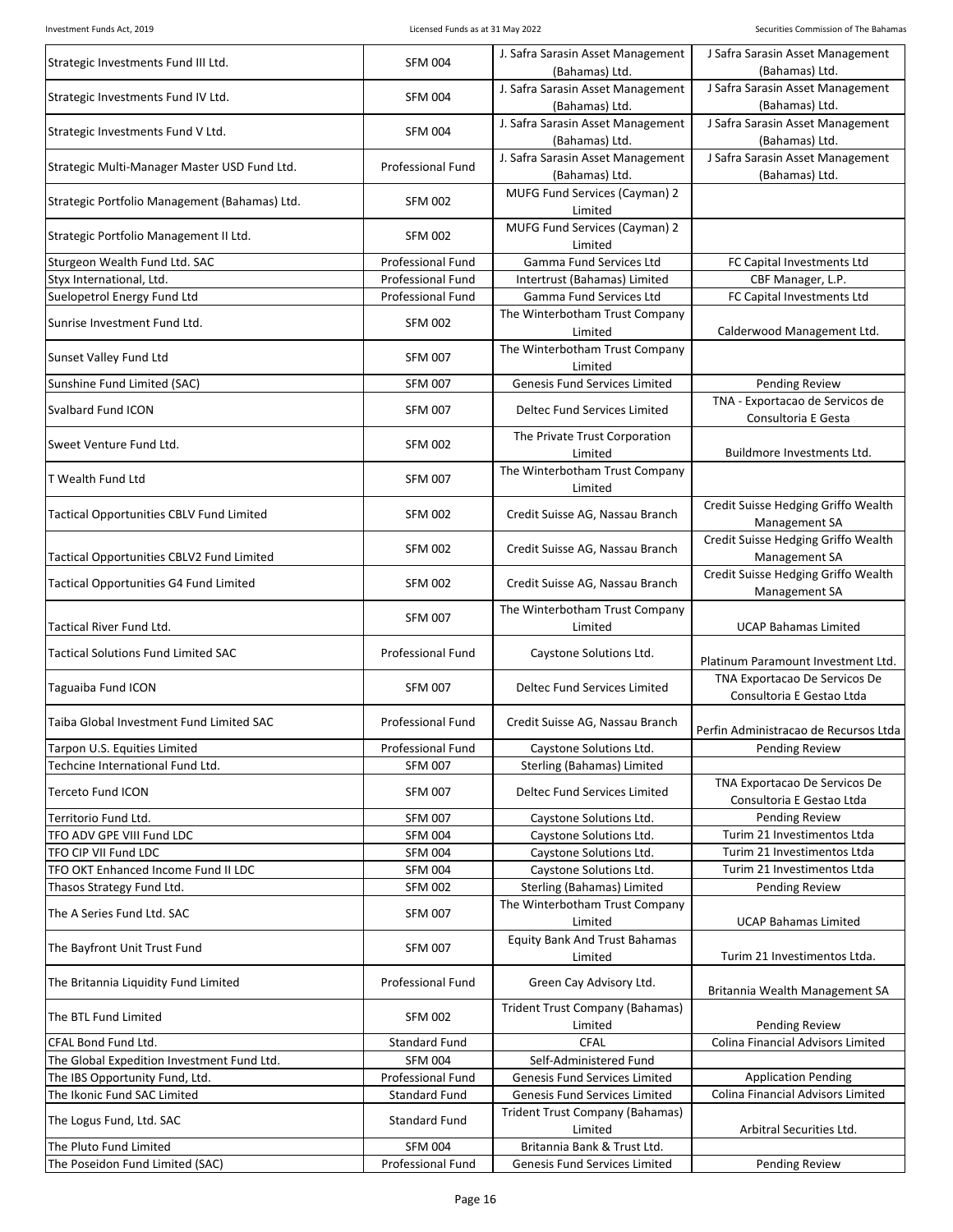| The Stonehaven Property Trading Fund Ltd.      | <b>Professional Fund</b>         | Sterling (Bahamas) Limited                        | <b>Pending Review</b>                           |
|------------------------------------------------|----------------------------------|---------------------------------------------------|-------------------------------------------------|
| The V Fund Ltd. SAC                            | <b>Professional Fund</b>         | Sterling (Bahamas) Limited                        | <b>Pending Review</b>                           |
| <b>Timbalda Fund Ltd</b>                       | <b>SFM 007</b>                   | Caystone Solutions Ltd.                           | <b>Hestan Services Limited</b>                  |
| Titan Balanced Income Fund Limited             | <b>Standard Fund</b>             | Genesis Fund Services Limited                     | Investar Securitieis Ltd.                       |
| <b>Titan Fixed Income Fund Limited</b>         | <b>Professional Fund</b>         | <b>Genesis Fund Services Limited</b>              | <b>Application Pending</b>                      |
| TMB3 Fund Ltd                                  | <b>SFM 007</b>                   | The Winterbotham Trust Company<br>Limited         |                                                 |
| <b>TNAPB Fund ICON</b>                         | <b>SFM 007</b>                   | Deltec Fund Services Limited                      | <b>Application Pending</b>                      |
| TNA Fund Ltd., SAC                             | Professional Fund                | Caystone Solutions Ltd.                           | Terceto Investments Distribution Ltd.           |
|                                                |                                  | The Winterbotham Trust Company                    |                                                 |
| TOP 21 Fund Limited                            | <b>SFM 004</b>                   | Limited                                           |                                                 |
| Topaz Global Fund Ltd.                         | <b>SFM 004</b>                   | The Winterbotham Trust Company<br>Limited         |                                                 |
| Tornado Investment Fund Ltd (SAC)              | <b>SFM 002</b>                   | MMG Fund Services (Bahamas) Ltd.                  | Cdr Hollander Asset Management LLC              |
| Torus Investment Fund Limited                  | <b>SFM 001</b>                   | MMG Fund Services (Bahamas) Ltd.                  |                                                 |
| Total Return II Fund Ltd.                      | Professional Fund                | Caystone Solutions Ltd.                           | Platinum Paramount Investment Ltd.              |
| <b>Travertine Fund Limited</b>                 | <b>SFM 002</b>                   | Sterling (Bahamas) Limited                        | Travertine Finance Ltd.                         |
| Triple M Opportunities Investment Fund Ltd SAC | <b>SFM 004</b>                   | MMG Fund Services (Bahamas) Ltd.                  |                                                 |
| Tropicus Isle Fund                             | <b>SFM 002</b>                   | Genesis Fund Services Limited                     | Nova Milano Investimentos Ltda                  |
| TSAG Digital Multi-Strategy Fund Ltd. SAC      | Professional Fund                | Leno Corporate Services Limited                   |                                                 |
| Twentyseven Euro Liquidity Event Fund Ltd      | <b>SFM 002</b>                   | Green Cay Advisory Ltd.                           | Transfero Asset Management Ltd.<br>Extiber Ltd. |
| TWG Investment Fund Limited (formerly Riviera  |                                  | The Winterbotham Trust Company                    |                                                 |
| Investment Fund Limited)                       | Professional Fund                | Limited                                           | <b>Application Pending</b>                      |
| Twynam Investment Fund Ltd.                    | <b>SFM 002</b>                   | The Winterbotham Trust Company<br>Limited         |                                                 |
| UCAP AA Leverage Fund Ltd.                     | <b>SFM 007</b>                   | The Winterbotham Trust Company<br>Limited         | <b>UCAP Bahamas Limited</b>                     |
| Ukrainian Investment Fund Ltd.                 | <b>SFM 002</b>                   | Sterling (Bahamas) Limited                        | Bessarabska Partners Ltd                        |
| Ultra Distressed Securities Fund Limited       | Professional Fund                | <b>Equity Investment Fund Services</b><br>Limited | <b>Fund Advisors Limited</b>                    |
| Una Investment Fund Ltd.                       |                                  | Caystone Solutions Ltd.                           |                                                 |
| Unicus Fund Ltd.                               | <b>SFM 002</b><br><b>SFM 007</b> | Self-Administered                                 | Unicus Wealth Management Ltd.                   |
| Uzbek Capital Markets Fund Ltd                 | <b>Professional Fund</b>         | FundHaven Ltd                                     | <b>Mosaic Financial Ltd</b>                     |
|                                                |                                  |                                                   |                                                 |
| V Five Investment Fund Ltd.                    | <b>SFM 004</b>                   | The Winterbotham Trust Company<br>Limited         | BTG Pacctual Gestao de Recursos Ltda.           |
| V2 Global Fund I Ltd.                          | <b>SFM 002</b>                   | Caystone Solutions Ltd.                           | V2 Investimentos Ltda.                          |
| Vantage Capital Fund Ltd                       | <b>SFM 002</b>                   | Deltec Fund Services Limited                      | Deltec Securities Ltd.                          |
| VAR Fund Limited                               | <b>SFM 004</b>                   | The Winterbotham Trust Company<br>Limited         | Luis Henrique de Moura Gonçalves                |
| Vault Fund II Ltd.                             | <b>SFM 007</b>                   | The Winterbotham Trust Company<br>Limited         |                                                 |
| Vault Fund Ltd.                                | <b>SFM 007</b>                   | The Winterbotham Trust Company<br>Limited         |                                                 |
| <b>VCK Investment Fund Limited</b>             | <b>SFM 004</b>                   | Caystone Solutions Ltd.                           | Arpex BHM Management Ltd.                       |
| Vela Capital Fund Ltd.                         | Professional Fund                | The Winterbotham Trust Company<br>Limited         | Pending Review                                  |
| Vela Investment Strategies Ltd. SAC            | <b>SFM 002</b>                   | The Winterbotham Trust Company<br>Limited         |                                                 |
| Venture Wildwood Fund Ltd.                     | <b>SFM 007</b>                   | The Winterbotham Trust Company<br>Limited         |                                                 |
| Venturi Global Fund Ltd., SAC                  | <b>Professional Fund</b>         | Sterling (Bahamas) Limited                        | Bachrach Asset Management Inc.                  |
| Vertex Global Fund Limited                     | Professional Fund                | Itau Bank & Trust Bahamas Ltd.                    | Icatu Gestao Patrimonial Ltda                   |
| Vesta International Fund Limited SAC           | Professional Fund                | Caystone Solutions Ltd.                           | BigSur Wealth Management Ltd.                   |
| VI Fund Ltd. SAC                               | <b>SFM 007</b>                   | Sterling (Bahamas) Limited                        | <b>Pending Review</b>                           |
|                                                |                                  | The Winterbotham Trust Company                    |                                                 |
| Victorem Global Performance Fund Ltd           | <b>SFM 006</b>                   | Limited                                           | <b>Exmer Partners Limited</b>                   |
| Vinci Opportunities Fund I Limited             | Professional Fund                | Caystone Solutions Ltd.                           | <b>Application Pending</b>                      |
| Vintage Venture Capital Fund Limited           | <b>SFM 004</b>                   | Credit Suisse AG, Nassau Branch                   | Pending Review                                  |